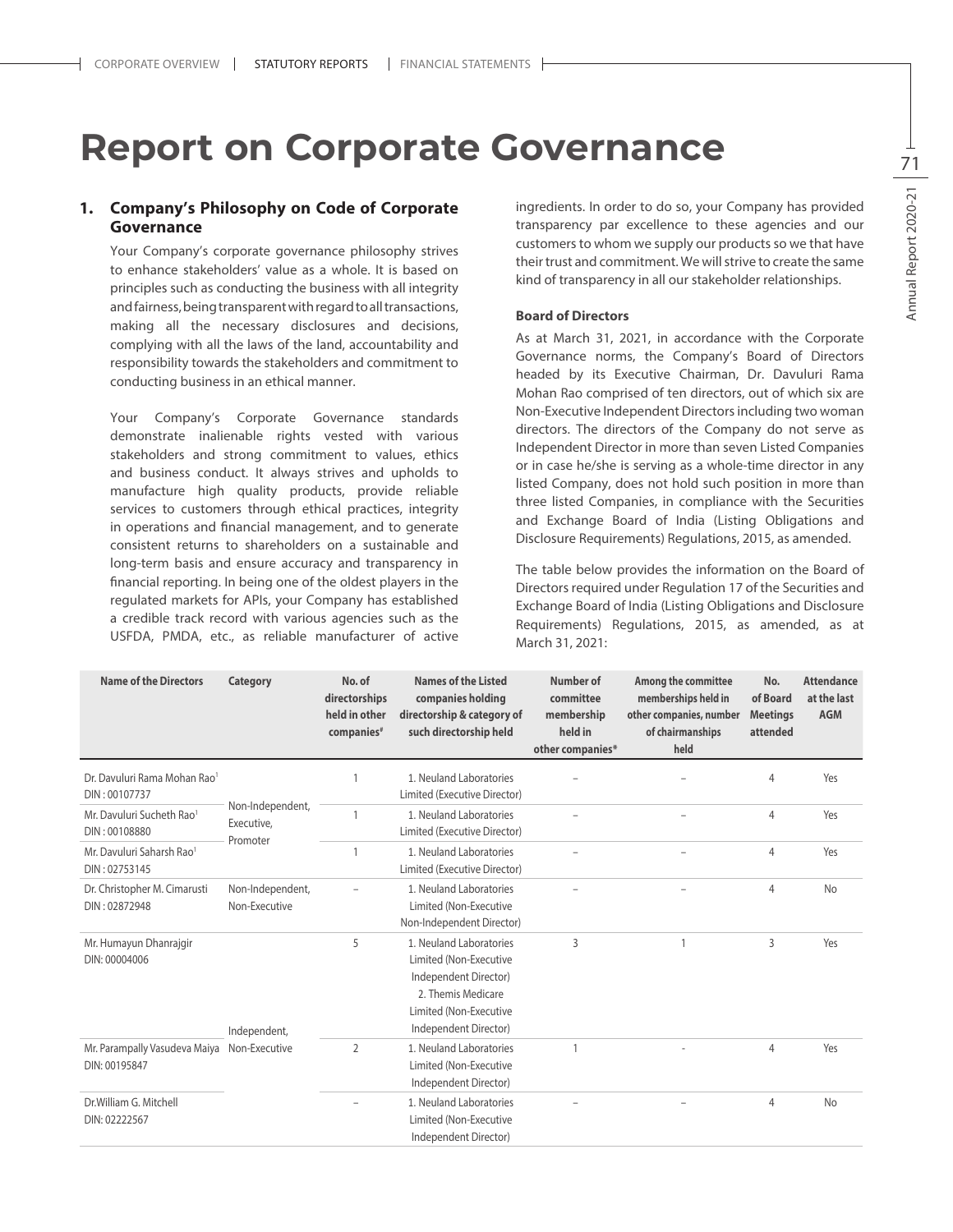| <b>Name of the Directors</b>               | Category                      | No. of<br>directorships<br>held in other<br>companies <sup>#</sup> | <b>Names of the Listed</b><br>companies holding<br>directorship & category of<br>such directorship held                                                    | Number of<br>committee<br>membership<br>held in<br>other companies* | Among the committee<br>memberships held in<br>other companies, number<br>of chairmanships<br>held | No.<br>of Board<br><b>Meetings</b><br>attended | <b>Attendance</b><br>at the last<br><b>AGM</b> |
|--------------------------------------------|-------------------------------|--------------------------------------------------------------------|------------------------------------------------------------------------------------------------------------------------------------------------------------|---------------------------------------------------------------------|---------------------------------------------------------------------------------------------------|------------------------------------------------|------------------------------------------------|
| Mrs. Bharati Rao<br>DIN: 01892516          | Independent,<br>Non-Executive | 5                                                                  | 1. Neuland Laboratories<br>Limited (Non-Executive<br>Independent Director<br>2. Suprajit Engineering<br>Limited (Non-Executive<br>Independent Director)    | 5                                                                   |                                                                                                   | 4                                              | Yes                                            |
| Dr. Nirmala Murthy<br>DIN: 00734866        |                               |                                                                    | 1. Neuland Laboratories<br>Limited (Non-Executive<br>Independent Director)                                                                                 |                                                                     | ٠                                                                                                 | 4                                              | Yes                                            |
| Mr. Homi Rustam Khusrokhan<br>DIN:00005085 |                               | 3                                                                  | 1. Neuland Laboratories<br>Limited (Non-Executive<br>Independent Director)<br>2. Strides Pharma Science<br>Limited (Non-Executive<br>Independent Director) | $\overline{2}$                                                      |                                                                                                   | 4                                              | Yes                                            |

*1 .Dr. Davuluri Rama Mohan Rao, Mr. Davuluri Sucheth Rao and Mr. Davuluri Saharsh Rao are related to each other*

*# Includes directorship in Private Limited companies; excludes directorship in Foreign Companies*

*\* Only Membership / Chairmanship in Audit and Stakeholders Relationship Committee are considered*

#### **Selection criteria of Board Members**

The Nomination and Remuneration Committee in accordance with the Company's Policy for determining the qualifications, positive attributes and independence of director and the requirements of the skill-sets on the Board considers eminent persons having an independent standing in their respective field and who can effectively contribute to the Company's business, for appointment of new Directors on the Board. The Policy for determining the qualifications, positive attributes and independence of director is available on the website of the Company www.neulandlabs.com.

The Nomination and Remuneration Committee works with the Board to determine the appropriate characteristics, skills and experience required for the Board as a whole and for individual member. The Company has adopted Guidelines on selection criteria of Board members, which is available on the website of the Company www.neulandlabs.com.

#### **Independent Directors**

Your Company's Independent Directors are renowned people having expertise/ experience in their respective field/profession. None of the Independent Directors are Promoters or related to Promoters. They do not have pecuniary relationship with the Company and further do not hold two percent or more of the total voting power of the Company. None of the Independent Directors of the Company is a non-independent director of another company on the board of which any non-independent director of the listed entity is an independent director.

In the opinion of the Board, all the Independent directors fulfil the conditions specified in the Companies Act, 2013, including amendments thereunder and Securities and Exchange Board of India (Listing Obligations and Disclosure Requirements) Regulations, 2015, as amended from time to time, and are independent of the management.

Pursuant to section 150 read with of Rule 6 of the Companies (Appointment and Qualifications of Directors) Rules, 2014 of the Companies Act, 2013, your Company's Independent Directors have registered themselves on the portal of "Indian Institute of Corporate Affairs" as Independent Director, within the prescribed timelines.

### **Familiarization Program of Independent Directors**

The Independent directors of the Company are eminent personalities having wide experience in the field of business, education, banking, finance, industry, research & development and administration. Their presence on the Board has been advantageous and fruitful in taking business decisions. The Directors appointed by the Board are given induction and orientation with respect to the Company's vision, strategic direction, core values, including ethics, corporate governance practices, financial matters and business operations on a one-to-one basis.

Periodic presentations are made by Senior Management, Statutory and Internal Auditors at the Board/Committee meetings on business and performance updates of the Company, global business environment, business risks and its mitigation strategy, impact of regulatory changes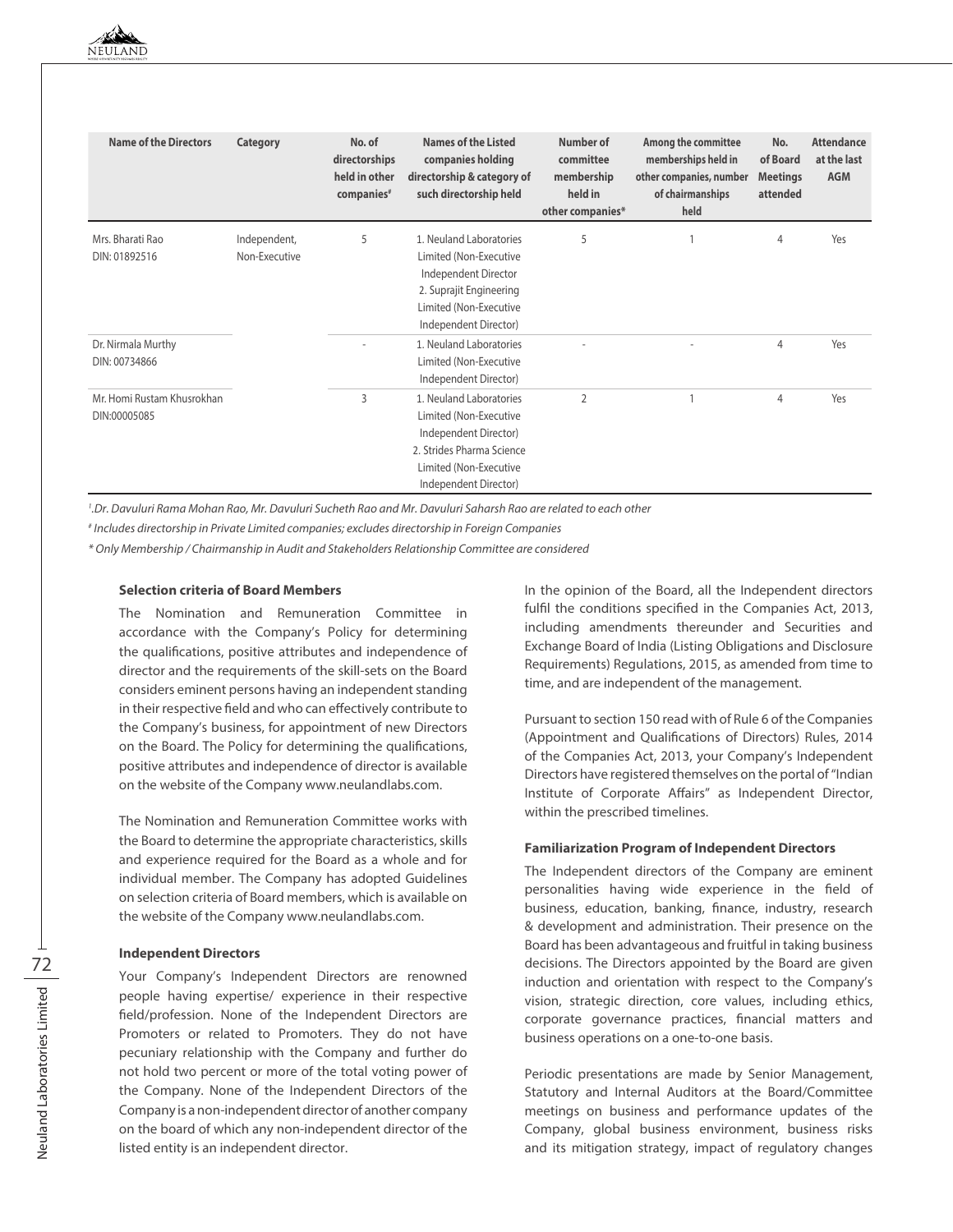on strategy, etc. Updates on relevant statutory changes encompassing important laws are regularly intimated to the Independent directors.

The Company has a familiarisation programme for Independent Directors with regard to their roles, rights, responsibilities in the Company, nature of the industry in which the Company operates, the business models of the Company etc., and the same is available on the website of the Company www.neulandlabs.com.

#### **Codes / Policies**

The Company has various codes and policies in place to carry out the business and ensure integrity, transparency, independence and accountability in dealing with all stakeholders. Some of the codes and policies are:

- Code of Business Conduct & Ethics
- Code of Conduct for Board members & Senior Management Personnel
- Code of Internal Procedures and Conduct for Regulating, Monitoring and Reporting of Trading by Designated Persons & their Immediate relatives
- Whistle Blower Policy
- **Policy for determining the qualifications, positive** attributes and independence of director
- Terms of appointment of Independent Directors
- Vigil Mechanism and Whistle Blower Policy
- Development and Succession Planning
- Guidelines for Evaluation of Board and Committees
- Policy for determining Material Subsidiaries
- Related Party Transaction Policy
- Material Events Policy
- Preservation of Documents Policy
- Dividend Distribution Policy

#### **Board Competency Matrix**

# **Board Meetings held during the financial year ended March 31, 2021**

A calendar of Meetings is prepared and circulated in advance to the Directors. During the year, the Board met four times on May 22, 2020, August 4, 2020, November 3, 2020, and February 2, 2021. The maximum gap between any two Board Meetings was less than one hundred and twenty days. All material information was circulated to the directors before the meeting or placed at the meeting, including minimum information required to be made available to the Board under the Securities and Exchange Board of India (Listing Obligations and Disclosure Requirements) Regulations, 2015, as amended from time to time.

#### **Meeting of Independent Directors**

During the year under review, a separate Meeting of the Independent Directors of the Company was held on February 1, 2021, without the attendance of non-independent directors and members of the management.

The Company has proper systems to enable the Board to periodically review compliance reports of all laws applicable to the Company, as prepared by the Company as well as steps taken by the Company to rectify instances of non-compliances, if any.

#### **Non-Executive Directors' compensation and disclosures**

All fees/compensation paid to Non-Executive Directors (including Independent Directors) are fixed by the Board and approved by the shareholders in the General Meeting and the compensation is within the limits prescribed under the Companies Act, 2013.

# **Board Skills / expertise / competencies**

Your Board aims to be comprised of Directors with the appropriate mix of skills, experience, expertise and diversity relevant to the Company's business and the Board's responsibilities. The skills matrix adopted by the Board vis-à-vis the skills / expertise / competencies of respective directors are as under:

| <b>Board of Directors</b>     | <b>Industry expertise</b><br>(Pharmaceutical<br><b>Industry / Chemical</b><br><b>Manufacturing</b><br>and Development) | <b>Executive</b><br>leadership<br>and Board<br>experience | <b>Expertise</b><br>in financial<br>matters | Corporate<br>Governance  | <b>Strategy</b><br>& Risk<br><b>Management</b> | Health,<br>safety,<br>environment<br>and<br>sustainability | <b>M&amp;A/Capital</b><br><b>Markets</b> | Sales,<br><b>Marketing and</b><br><b>Market Strategy</b> |
|-------------------------------|------------------------------------------------------------------------------------------------------------------------|-----------------------------------------------------------|---------------------------------------------|--------------------------|------------------------------------------------|------------------------------------------------------------|------------------------------------------|----------------------------------------------------------|
| Dr. Davuluri Rama Mohan Rao   |                                                                                                                        | $\checkmark$                                              | $\checkmark$                                | ✓                        | ✓                                              | $\checkmark$                                               | ✓                                        | $\checkmark$                                             |
| Mr. Davuluri Sucheth Rao      |                                                                                                                        | $\checkmark$                                              | $\checkmark$                                |                          |                                                | $\checkmark$                                               |                                          |                                                          |
| Mr. Davuluri Saharsh Rao      | ✓                                                                                                                      | $\checkmark$                                              | $\checkmark$                                | $\checkmark$             | $\checkmark$                                   | $\checkmark$                                               | ✓                                        | $\checkmark$                                             |
| Mr. Humayun Dhanrajgir        |                                                                                                                        | $\checkmark$                                              | $\checkmark$                                | $\checkmark$             | $\checkmark$                                   | $\checkmark$                                               | $\overline{\phantom{0}}$                 | $\checkmark$                                             |
| Mr. Parampally Vasudeva Maiya | $\overline{\phantom{0}}$                                                                                               | √                                                         | $\checkmark$                                | ✓                        | ✓                                              |                                                            | ✓                                        | $\checkmark$                                             |
| Dr. William Gordon Mitchell   | ✓                                                                                                                      | ✓                                                         | $\checkmark$                                | ✓                        | ✓                                              | ✓                                                          | ✓                                        |                                                          |
| Dr. Christopher M. Cimarusti  |                                                                                                                        | ✓                                                         |                                             |                          | $\checkmark$                                   | ✓                                                          |                                          |                                                          |
| Mrs. Bharati Rao              |                                                                                                                        | $\checkmark$                                              | $\checkmark$                                | $\checkmark$             | $\checkmark$                                   |                                                            | ✓                                        |                                                          |
| Dr. Nirmala Murthy            |                                                                                                                        | ✓                                                         | $\overline{\phantom{0}}$                    | $\overline{\phantom{0}}$ | ✓                                              | ✓                                                          |                                          |                                                          |
| Mr. Homi Rustam Khusrokhan    |                                                                                                                        | ✓                                                         | $\checkmark$                                |                          |                                                |                                                            |                                          | √                                                        |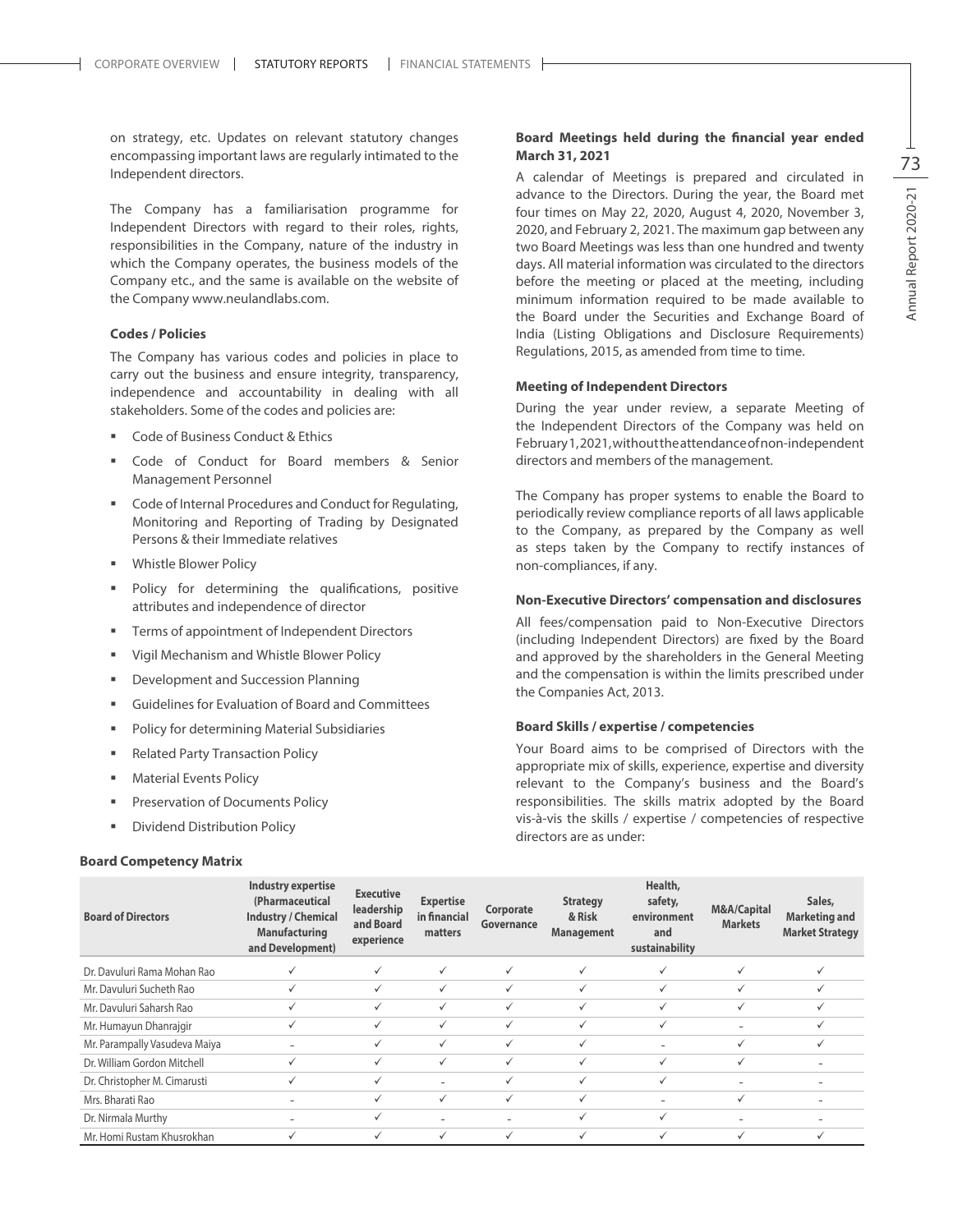The current composition of your Company's Board includes directors with core industry experience and has the key skills and experience as set out above. There are further disclosures in the directors' biographies on pages 16 to 17 which outline the extensive leadership, governance, strategy and financial experience of the members of the Board, which are considered appropriate for the company's circumstances.

# **2. Committees of the Board**

# **a. Audit Committee**

The terms of reference of the Audit Committee cover the areas as contemplated under Section 177 of the Companies Act, 2013 and Regulation 18 of Securities and Exchange Board of India (Listing Obligations and Disclosure Requirements) Regulations, 2015, as amended, as applicable, besides other terms as referred by the Board of Directors. The terms of reference include:

- a. Oversight of the Company's financial reporting process and the disclosure of its financial information to ensure that the financial statement is correct, sufficient and credible
- b. Recommendation for appointment, remuneration and terms of appointment of auditors of the listed company
- c. Approval of payment to statutory auditors for any other services rendered by Statutory auditors
- d. Reviewing with management, the annual financial statements and auditor's report thereon before submission to the Board for approval, focusing primarily on:
	- i. matters required to be included in the Directors Responsibility Statement to be included in the Directors Report in terms of clause (c) of sub-section 3 of Section 134 of the Companies Act, 2013;
	- ii. changes, if any, in accounting policies and practices and reasons for the same;
	- iii. major accounting entries involving estimates based on the exercise of judgement by management;
	- iv. significant adjustments made in the financial statements arising out of audit findings;
	- v. compliance with listing and other and legal requirements concerning financial statements; and,
	- vi. disclosure of any related party transactions
	- vii. Modified opinion(s) in draft audit report;
- e. Reviewing with the management, the quarterly financial statements before submission to the Board for approval;
- f. Reviewing with the management, the statement of uses / application of funds raised through an issue (public issue, rights issue, preferential issue, etc), the statement of funds utilized for purpose other than those stated in the offer document / prospectus / notice and the report submitted by the monitoring agency monitoring the utilization of proceeds of a public or rights issue, and making appropriate recommendations to the Board to take up steps in this matter.
- g. Review and monitor the auditor's independence and performance, and effectiveness of audit process;
- h. Approval or any subsequent modification of transactions of the company with related parties;
- i. Scrutiny of inter-corporate loans and investments;
- j. Valuation of undertakings or assets of the Company, wherever it is necessary;
- k. Evaluation of internal financial controls and risk management systems;
- l. Reviewing with the management, performance of statutory and internal auditors, the adequacy and compliance of internal control systems;
- m. Reviewing the adequacy of internal audit function, if any, including the structure of the internal audit department, staffing and seniority of the official heading the department, reporting structure coverage and frequency of internal audit;
- n. Discussion with internal auditors any significant findings and follow up thereon;
- o. Reviewing the findings of internal investigations by the internal auditors into matters where there is suspected fraud or irregularity or a failure of internal control systems of a material nature and reporting the matter to the Board;
- p. Discussion with statutory auditors before the audit commences about the nature and scope of audit as well as post-audit discussion to ascertain any area of concern;
- q. To look into the reasons for substantial defaults in the payment to the depositors, debenture holders, shareholders (in case of non-payment of declared dividends) and creditors.
- r. Approval of appointment of CFO (i.e., the whole-time Finance Director or any other person heading the finance function or discharging that function) after assessing the qualifications, experience and background, etc., of the candidate.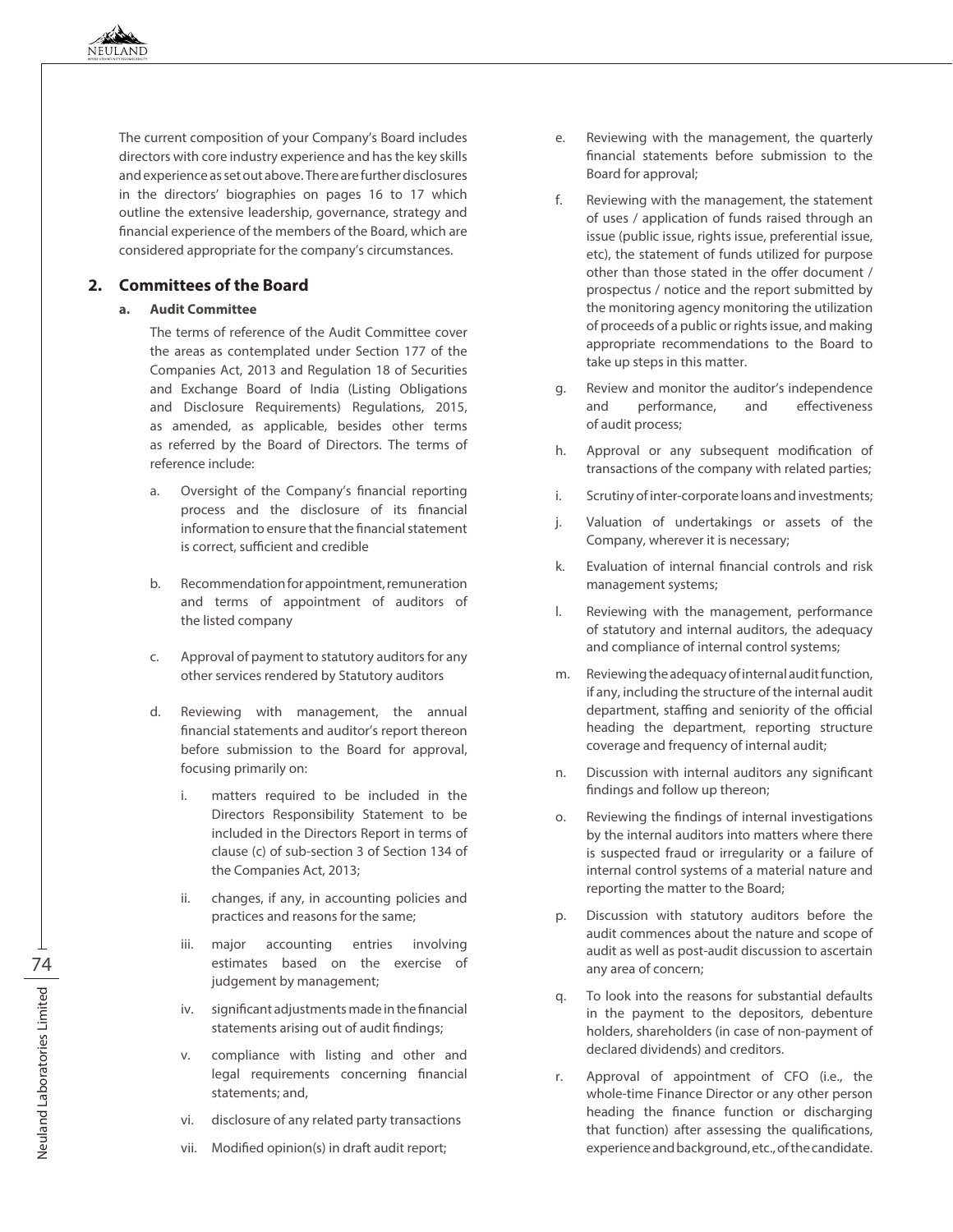- s. Authority to investigate into any matter in relation to the items specified in sub-section (4) of Section 177 of the Companies Act, 2013 or referred to it by the Board and for this purpose shall have power to obtain professional advice from external sources and have full access to information contained in the records of the Company;
- t. Appointment of registered valuers;
- u. Reviewing the reports/ certificates placed before it as mandated by the statutory authorities or as required under policies framed by the Company from time to time.
- v. Ascertaining and ensuring that the Company has an adequate and functional vigil mechanism and for ensuring that the interest of a person, who uses such a mechanism, are not prejudicially affected on account of such use, as and when applicable and reviewing the functioning of whistle blower mechanism;
- w. Any other matters/ authorities / responsibilities / powers assigned as per Companies Act 2013 and Rules made thereunder, as amended from time to time:

The Committee mandatorily reviews information including internal audit reports related to internal control weakness, management discussion and analysis of financial condition and result of operations, statement of significant related party transactions, appointment and removal of the auditors and such other matters as prescribed from time to time.

The Audit Committee presently comprises of four Independent Directors and one Whole Time Director and the Chairman of the Audit Committee is an Independent Director. All members of the Audit Committee are financially literate and have related financial management expertise by virtue of their experience and background.

During the year, the Committee met four times on May 22, 2020, August 4, 2020, November 3, 2020, and February 2, 2021:

| <b>Name of Member</b>                                      | <b>Meetings held</b><br>during the Year | <b>Meetings</b><br>attended |
|------------------------------------------------------------|-----------------------------------------|-----------------------------|
| Mr. Homi Rustam Khusrokhan,<br>Chairman of Audit Committee | 4                                       | 4                           |
| Mr. Humayun Dhanrajgir, Member                             | 4                                       | 4                           |
| Mrs. Bharati Rao, Member                                   | 4                                       | 4                           |
| Mr. Davuluri Sucheth Rao, Member                           | 4                                       | 4                           |
| Dr. Nirmala Murthy, Member                                 | 4                                       | 4                           |

The maximum gap between any two meetings was less than one hundred and twenty days. The Company Secretary acts as the Secretary of the Audit Committee. The Executive Chairman, Whole-time Directors, the Statutory Auditor, the

Internal Auditor, Chief Financial Officer, Company Secretary and other Independent Director of the Company are also invited to the meetings of the Audit Committee.

### **b. Nomination and Remuneration Committee**

The terms of reference of the Nomination and Remuneration Committee covers the areas as contemplated under Section 178 of the Companies Act, 2013 and Regulation 19 of Securities and Exchange Board of India (Listing Obligations and Disclosure Requirements) Regulations, 2015, as amended, besides other terms as referred by the Board of Directors and include formulation of criteria for determining qualifications, positive attributes and independence of a director and recommending to the Board a policy relating to the remuneration for the directors, key managerial personnel and other employees; formulation of criteria for evaluation of Independent Directors and the Board; devising a policy on diversity of Board of Directors; identification of persons who are qualified to become directors and who may be appointed in senior management in accordance with the criteria laid down, and recommending to the Board their appointment, removal and noting their cessation; recommending to the Board on extension or continuation of the terms of appointment of the independent directors; administering employee stock option schemes of the Company, if any; and carrying out any other function as is referred by the Board from time to time or enforced by any statutory notification / amendment or modification as may be applicable.

The Nomination and Remuneration Committee consists of three Non-Executive Independent Directors. During the year, the Committee met on May 20, 2020 and August 3, 2020:

| Name of Member                                                                                | <b>Meetings held</b><br>during the Year | <b>Meetings</b><br>attended |
|-----------------------------------------------------------------------------------------------|-----------------------------------------|-----------------------------|
| Mr. Parampally Vasudeva Maiya,<br>Chairman of Nomination and<br><b>Remuneration Committee</b> | 2                                       | 2                           |
| Mr. Humayun Dhanrajgir,<br>Member                                                             | $\mathcal{I}$                           |                             |
| Mrs. Bharati Rao, Member                                                                      |                                         |                             |

#### Performance Evaluation

The Company has put in place an evaluation framework for evaluation of the Board, its Committees, Directors and Chairman. The evaluation of the Board, its Committees, Directors and Chairman were undertaken through circulation of questionnaires. The questionnaires were based on select parameters such as frequency of meetings, mix of expertise, experience relevant to the Company's requirements,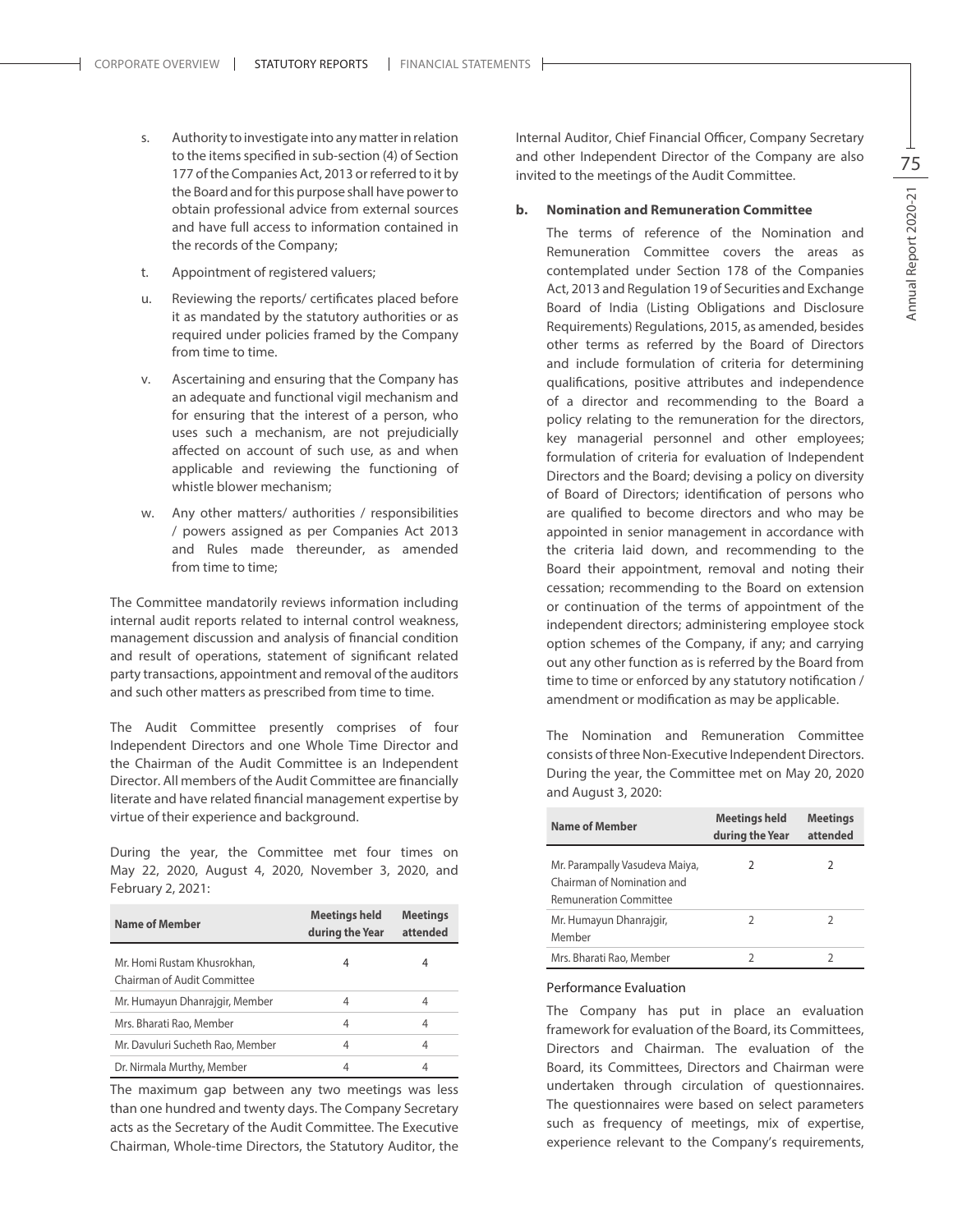quality, quantity and timeliness of flow of information and constitution and terms of reference of various Board Committees in respect of Board and its Committees. The evaluation criteria for the individual directors, including the Board Chairman and Whole Time Directors was based on parameters such as attendance, participation and contribution at the meetings and otherwise. The guidelines for evaluation of Board and Committees are available on the website of the Company at www.neulandlabs.com.

#### Remuneration Policy

The Nomination and Remuneration policy of your Company is a comprehensive policy which is competitive, in line with the industry practices and rewards good performance of the employees of the Company. The Policy is enclosed as Annexure-1 to this report and is also available on the website of the Company at www.neulandlabs.com.

The objective and broad framework of the Remuneration Policy is to consider and determine the

remuneration, based on the fundamental principles of payment for performance, for potential, and for growth and to provide to Key Managerial Personnel and Senior Management reward linked directly to their effort, performance, dedication and achievement relating to the Company's operations.

Your Company endeavours to attract, retain, develop and motivate a high-performance workforce. Your Company follows a compensation mix of fixed and variable pay. Individual performance pay is determined by business performance and the performance of the individuals measured through the annual appraisal process.

The Remuneration Policy of the Company for managerial personnel is primarily based on performance of the Company, performance and potential of individual managers, and External competitive environment.

#### Directors' Remuneration

The details of remuneration paid or payable to the Directors for the financial year ended March 31, 2021 are as under:

|                                          |               |                                                       |            |                    | $(1 \text{ m})$ |
|------------------------------------------|---------------|-------------------------------------------------------|------------|--------------------|-----------------|
| <b>Name of Director</b>                  | <b>Salary</b> | <b>Perquisites and</b><br>other benefits <sup>1</sup> | Commission | <b>Sitting fee</b> | <b>Total</b>    |
| Dr. Davuluri Rama Mohan Rao <sup>2</sup> | 130.09        | 35.52                                                 | 220.00     | N.A                | 385.61          |
| Mr. Davuluri Sucheth Rao <sup>2</sup>    | 112.79        | 30.74                                                 | 200.00     | N.A                | 343.54          |
| Mr. Davuluri Saharsh Rao <sup>2</sup>    | 112.79        | 30.74                                                 | 180.00     | N.A                | 323.54          |
| Mr. Humayun Dhanrajgir                   | N.A           | N.A                                                   | 05.00      | 04.50              | 09.50           |
| Mr. Parampally Vasudeva Maiya            | N.A           | N.A                                                   | 05.00      | 03.30              | 08.00           |
| Mrs. Bharati Rao                         | N.A           | N.A                                                   | 05.00      | 04.60              | 09.60           |
| Dr. Nirmala Murthy                       | N.A           | N.A                                                   | 05.00      | 04.40              | 09.40           |
| Dr. William G. Mitchell                  | N.A           | N.A                                                   | 05.00      | 02.20              | 07.20           |
| Dr. Christopher M. Cimarusti             | N.A           | N.A                                                   | 05.00      | 02.00              | 07.00           |
| Mr. Homi Rustom Khusrokhan               | N.A           | N.A                                                   | 05.00      | 04.20              | 09.20           |

*<sup>1</sup> Perquisites and other benefits include Provident Fund*

*<sup>2</sup> Tenure of office of the Whole Time Directors is for a term of five years from the date of appointment and can be terminated by either the Company or such directors by giving 12 months' notice in advance or salary in lieu thereof*

The Company has not provided any stock options to its directors.

During the financial year 2020-21, the Non-Executive Directors were paid Sitting fee of ₹50,000 for attending each meeting of the Board and Audit Committee and  $\bar{\tau}$ 20,000 for each meeting of the Nomination and Remuneration Committee, Corporate Social Responsibility Committee, Finance Committee and Stakeholder Relationship Committee. The Independent Directors were paid a fee of  $\overline{2}20,000$  each for the separate meeting of the Independent Directors.

#### Shareholding of Directors as on March 31, 2021

| <b>Name</b>                   | No. of shares |
|-------------------------------|---------------|
| Dr. Davuluri Rama Mohan Rao   | 32,03,474     |
| Mr. Davuluri Sucheth Rao      | 3,37,542      |
| Mr. Davuluri Saharsh Rao      | 2,53,487      |
| Mr. Humayun Dhanrajgir        | 3,286         |
| Mr. Parampally Vasudeva Maiya | 2,000         |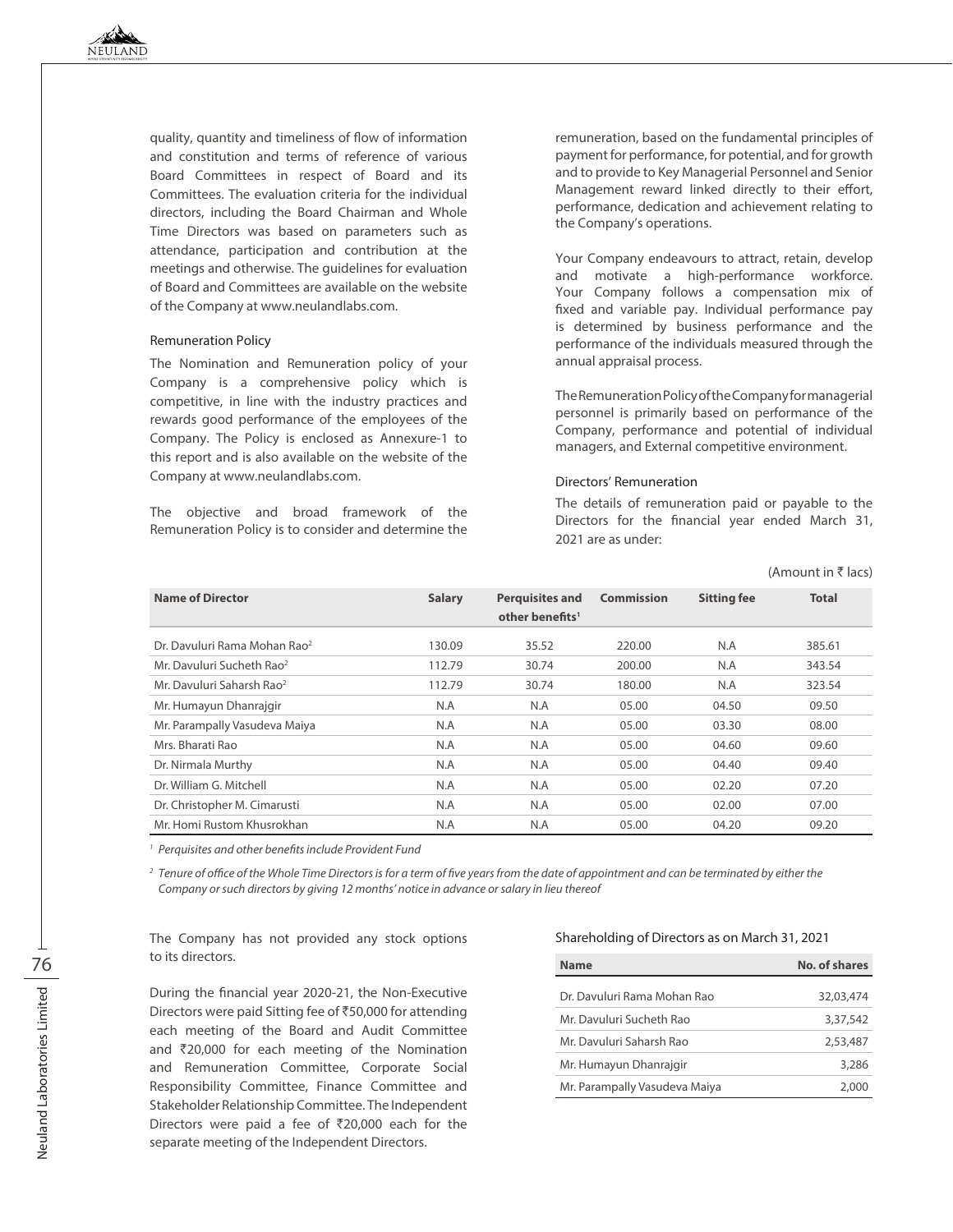# **c. Stakeholders Relationship Committee**

The terms of reference of the Committee include review of matters pertaining to transfer/transmission of shares, non-receipt of annual report, non-receipt of Annual Reports and declared dividends, issue of duplicate certificates, review of shares dematerialised and all other related matters; resolving the grievances of the security holders of the Company, including complaints related to transfer/transmission of shares, non-receipt of annual report, non-receipt of declared dividends, issue of new/duplicate certificates, general meetings etc.; review of measures taken for effective exercise of voting rights by shareholders; review of adherence to the service standards adopted by the listed entity in respect of various services being rendered by the Registrar & Share Transfer Agent; review of the various measures and initiatives taken by the listed entity for reducing the quantum of unclaimed dividends and ensuring timely receipt of dividend warrants/annual reports/statutory notices by the shareholders of the company; and carrying out any other function as is referred by the Board from time to time or enforced by any statutory notification / amendment or modification as may be applicable.

During the financial year 2020-21, the Committee met one time on May 20, 2020:

#### Composition and Attendance

| <b>Name of Member</b>                      | Meetings held<br>during the Year | <b>Meetings</b><br>attended |
|--------------------------------------------|----------------------------------|-----------------------------|
| Mr. Parampally Vasudeva<br>Maiya, Chairman |                                  |                             |
| Dr. Davuluri Rama<br>Mohan Rao, Member     |                                  |                             |
| Mr. Davuluri Sucheth<br>Rao, Member        |                                  |                             |

The Company attends to the investors' grievances/ correspondence expeditiously and usually reply is sent within a period of fifteen days of receipt.

The Company has received Two complaints from the shareholders/Stock Exchange for non-receipt of dividend warrants during the financial year 2020-21. The complaints were gathered by the Company from Registrar and Transfer Agent and from its own sources, which were duly attended to and the Company has furnished necessary documents/information to the Members. There are no complaints pending as on March 31, 2021. All the complaints have been disposed of to the satisfaction of the Members.

The Registrars & Transfer Agents are completing share transfers once in every 15 days. Requests for share transfers are not pending beyond the stipulated period.

#### **d. Corporate Social Responsibility Committee**

The Committee oversees, inter-alia, corporate social responsibility and other related matters as may be referred by the Board of Directors and discharges the roles as prescribed under Section 135 of the Companies Act, 2013 which includes formulating and recommending to the Board, a Corporate Social Responsibility (CSR) Policy indicating the activities to be undertaken by the Company in conformity with Schedule VII of the Companies Act, 2013 and the Rules thereof; recommending the amount of expenditure to be incurred; and monitoring the CSR Policy of the Company.

During the year under review, the Committee once on May 20, 2020:

#### Composition and Attendance

| <b>Name of Member</b>                  | Meetings held<br>during the Year | <b>Meetings</b><br>attended |
|----------------------------------------|----------------------------------|-----------------------------|
| Mr. Humayun<br>Dhanrajgir, Chairman    |                                  |                             |
| Dr. Davuluri Rama Mohan<br>Rao, Member |                                  |                             |
| Mr. Davuluri Sucheth<br>Rao, Member    | 1                                |                             |
| Mr. Davuluri Saharsh<br>Rao, Member    |                                  |                             |
| Dr. Nirmala Murthy,<br>Member          |                                  |                             |

#### **e. Finance Committee**

Dr. Davuluri Rama Mohan Rao, Mr. Parampally Vasudeva Maiya, Mr. Humayun Dhanrajgir, Mr. Davuluri Sucheth Rao and Mr. Davuluri Saharsh Rao are the members of the Committee. During the year under review, the Committee met on June 25, 2020.

| Name of Member                           | Meetings held<br>during the Year | <b>Meetings</b><br>attended |
|------------------------------------------|----------------------------------|-----------------------------|
| Dr. Davuluri Rama Mohan<br>Rao, Chairman | 1                                | 1                           |
| Mr. Humayun Dhanrajgir,<br>Member        | 1                                | 1                           |
| Mr. Parampally Vasudeva<br>Maiya, Member | 1                                | 1                           |
| Mr. Davuluri Sucheth<br>Rao, Member      | 1                                | 1                           |
| Mr. Davuluri Saharsh<br>Rao, Member      | 1                                |                             |

The Finance Committee was constituted, inter alia, for the purpose of approving credit facilities sanctioned by lenders from time to time.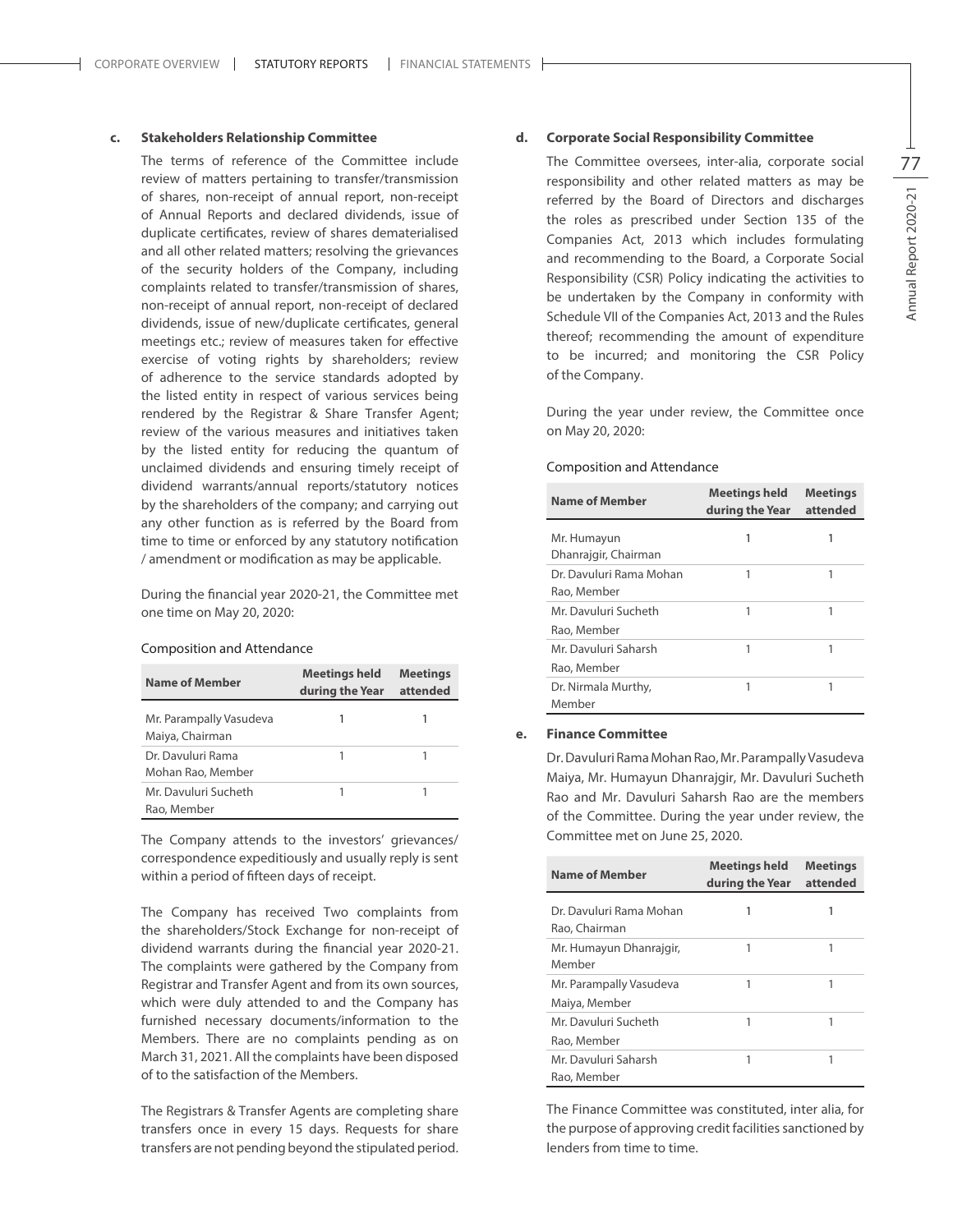### Compliance officer

Ms. Sarada Bhamidipati, Company Secretary, is the Compliance Officer for complying with the requirements of the Securities Laws, Listing Agreements with the

# **3. General Body Meetings**

**The last three Annual General Meetings details are given herein below:**

| Year | <b>Date</b>     | Dav    | Time       | <b>Venue</b>                                                          |
|------|-----------------|--------|------------|-----------------------------------------------------------------------|
| 2018 | August 10, 2018 | Fridav |            | 2.30 p.m. Grand Ball Room, Taj Krishna, Hyderabad                     |
| 2019 | July 5, 2019    | Fridav |            | 10.00 a.m. Grand Ball Room, Taj Krishna, Hyderabad                    |
| 2020 | July 10, 2020   | Fridav | 10.00 a.m. | Through Video Conferencing ("VC") / Other Audio Visual Means ("OAVM") |

Stock Exchanges and Securities and Exchange Board of India (Listing Obligations and Disclosure Requirements) Regulations, 2015 as amended. She acts as the Secretary to all the mandatory sub-committees of the Board.

#### **Special Resolutions passed at the last three AGMs**

| Year | <b>August 10, 2018</b>                                                                                                                                                                                                                                                                                                                                                  | <b>July 5, 2019</b>                                                                                                                                             | <b>July 10, 2020</b>                                                                                                                                                                                                                  |
|------|-------------------------------------------------------------------------------------------------------------------------------------------------------------------------------------------------------------------------------------------------------------------------------------------------------------------------------------------------------------------------|-----------------------------------------------------------------------------------------------------------------------------------------------------------------|---------------------------------------------------------------------------------------------------------------------------------------------------------------------------------------------------------------------------------------|
| Item | a. Payment of minimum remuneration to<br>Dr. Davuluri Rama Mohan Rao<br>b. Payment of minimum remuneration to<br>Mr. Davuluri Sucheth Rao<br>c. Payment of minimum remuneration to<br>Mr. Davuluri Saharsh Rao<br>d. Re-appointment of Mr. Davuluri Sucheth<br>Rao designated as Vice Chairman & CEO<br>of the Company for a period of five years<br>w.e.f. Aug 1, 2018 | a. To appoint a Director in place<br>of Dr. Christopher M Cimarusti<br>(DIN: 02872948) who retires by<br>rotation and, being eligible, seeks<br>re-appointment. | a. Re-appointment of<br>Dr.NirmalaMurthy(DIN:00734866)<br>as an Independent Director<br>b. Re-appointment of<br>Mr. Davuluri Saharsh Rao (DIN:<br>02753145) as Whole Time<br>Director designated as Joint<br><b>Managing Director</b> |

No Extraordinary General Meeting of the members was held during the financial year 2020-21.

#### Postal Ballot

During the year under review, the shareholders of the Company, have by way of Special resolutions approved the following through postal ballot/ electronic voting ("e-voting") in pursuance to Section 108 and other applicable provisions of the Companies Act, 2013, read together with Rule 20 of the Companies (Management and Administration) Rules, 2014 as amended from time to time.

Resolution No.1: Re-designation of Dr.Davuluri Rama Mohan Rao as the Executive Chairman Resolution No.2: Re-designation of Mr.Davuluri Saharsh Rao as Vice Chairman & Managing Director

Mr. D. Hanumanta Raju, Partner, D. Hanumanta Raju & Co., Practicing Company Secretaries, was appointed as Scrutinizer to conduct the Postal Ballot process in a fair and transparent manner, wherein the said resolutions as proposed were passed as Special Resolutions, respectively. Pursuant to the General Circular Nos.14/2020, 17/2020 and 22/2020 dated April 8, 2020, April 13, 2020 and June 15, 2020, respectively, issued by Ministry of Corporate Affairs (the "MCA Circulars") the above resolutions were passed through postal ballot only by remote e-voting. The voting results of the Postal Ballot were declared on September 14, 2020. The details of voting on Postal Ballot process are as under:

| <b>Resolution No.</b> | <b>Number</b>   | No. of votes polled in favour |       | No. of votes polled against |      | No. of Invalid votes |               |
|-----------------------|-----------------|-------------------------------|-------|-----------------------------|------|----------------------|---------------|
|                       | of votes polled | <b>Favour</b>                 | $\%$  | <b>Against</b>              | $\%$ | <b>Invalid</b>       | $\frac{0}{0}$ |
|                       | 6310457         | 6280691                       | 99.53 | 29766                       | 0.47 |                      | 0.00          |
|                       | 6310457         | 6310246                       | 99.99 | 211                         | 0.00 |                      | 0.00          |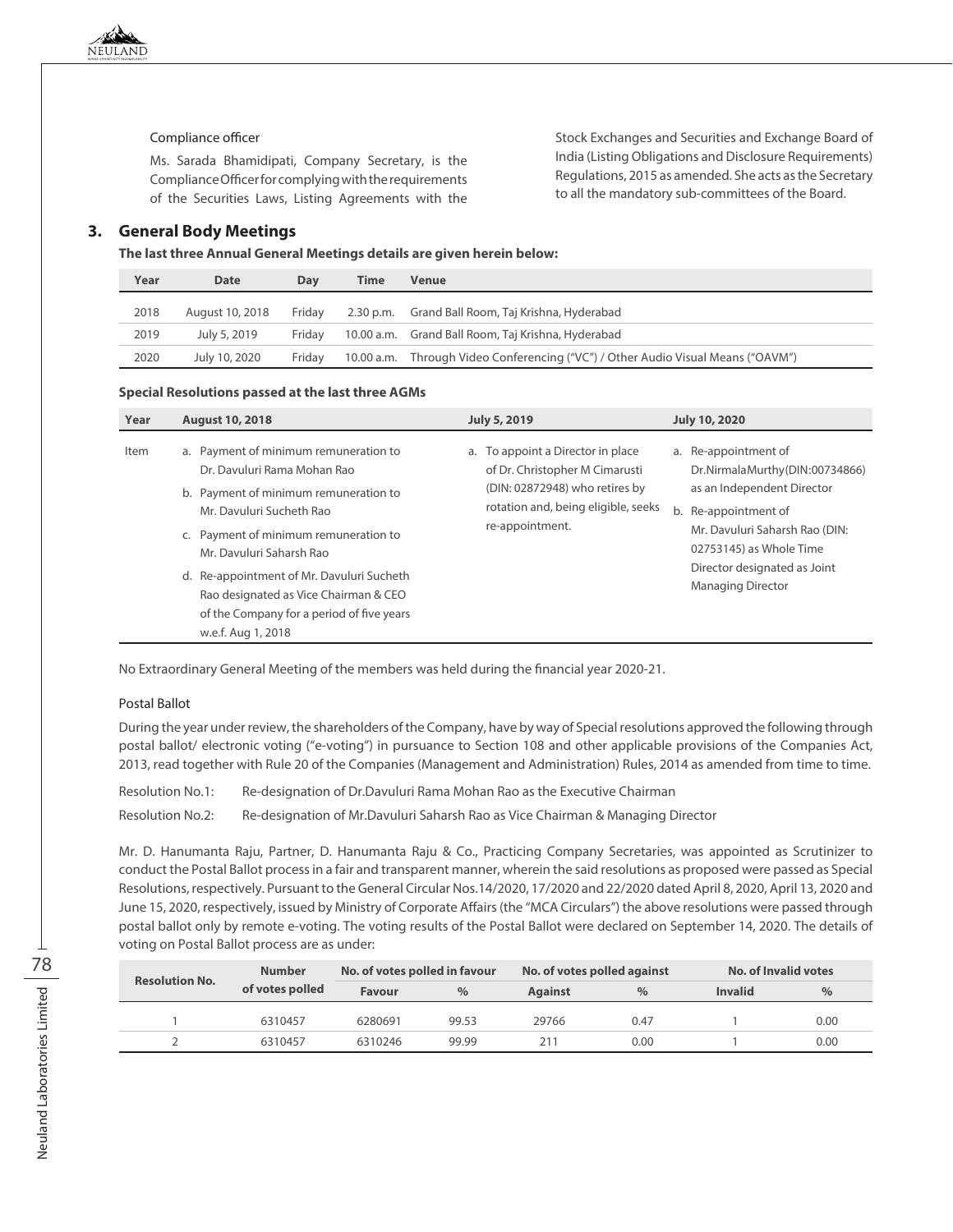**1. Information in respect of Directors seeking appointment / re-appointment as required under Securities and Exchange Board of India (Listing Obligations and Disclosure Requirements) Regulations, 2015**

| <b>Name of the Director</b>                                  | Dr. Christopher M Cimarusti  |
|--------------------------------------------------------------|------------------------------|
| Date of first appointment                                    | 20.10.2009                   |
| Date of Birth                                                | 15.10.1943                   |
| Expertise in specific functional areas                       | Drug discovery, development  |
|                                                              | and manufacturing            |
| <b>Educational Oualifications</b>                            | PhD in Organic Chemistry and |
|                                                              | Postdoctoral Research from   |
|                                                              | Columbia University, USA     |
| Chairman/Member of the Committee of the Board of             | <b>NIL</b>                   |
| Directors of the Company                                     |                              |
| List of directorships, Committee Chairmanship and membership | -Taxis Pharmaceuticals       |
| held in other companies as on May 11, 2021                   | -Neuland Laboratories, Inc.  |
| Relationships between directors inter-se                     | <b>NA</b>                    |
| Number of shares held in the Company as on May 11, 2021      | <b>NIL</b>                   |

#### **2. Disclosures**

# a. Related Party Transactions

During the year under review, the Company had no materially significant related party transaction, which is considered to have potential conflict with the interests of the Company at large. All related party transactions are negotiated on an arms-length basis and are intended to further the Company's interests. Attention of members is drawn to the disclosure of transactions with related parties set out in Note No. 37 of Standalone Financial Statements, forming part of the Annual Report. The Company has formulated a policy on materiality of Related Party Transactions and also on dealing with Related Party Transactions. The said policy is also available on the Company's website www.neulandlabs.com.

b. The equity shares of the Company are listed on BSE and NSE and no penalties or strictures have been imposed on the Company by the Stock Exchange, SEBI or any other statutory authority, on any matter relating to the capital markets, during the last three years. A report on the compliances on the applicable laws for the Company is placed before the Board on a quarterly basis for its review and consideration.

#### c. Whistle Blower Policy

Your Company has a Whistle Blower Policy, which is available on the Company's website at www.neulandlabs.com. The policy ensures that strict confidentiality is maintained whilst dealing with concerns and also that no discrimination will be meted out to any person for a genuinely raised concern. Pursuant thereto, anyone can directly approach the Chairman of the Audit Committee or through Company Secretary to report any suspected or confirmed incident of fraud / misconduct. It is affirmed that no personnel have been denied access to the Audit Committee.

#### d. Reconciliation of share capital audit

The Company has engaged a practising Company Secretary to carry out a share capital audit to reconcile the total admitted equity share capital with the National Securities Depository Limited (NSDL) and the Central Depository Services (India) Limited (CDSL) and the total issued, and listed equity share capital. The audit report confirms that the total issued/paid-up capital is in agreement with the total number of shares in physical form and the total number of dematerialised shares held with NSDL and CDSL. A copy of the report is uploaded by the respective Stock Exchanges.

In the online portal of both the stock exchanges (NSE and BSE) on a quarterly basis within the prescribed time limit and the same is also placed before the Board.

# e. Code of Conduct

The Company has a Code of Conduct for Directors and Senior Management of the Company and has received confirmations from the Directors and Senior Management regarding compliance with the Code for the year ended March 31, 2021. A certificate from the Executive Chairman to this effect is attached to this Report.

#### f. Allotment of shares

During the year under review, the Company has not made any allotment of shares.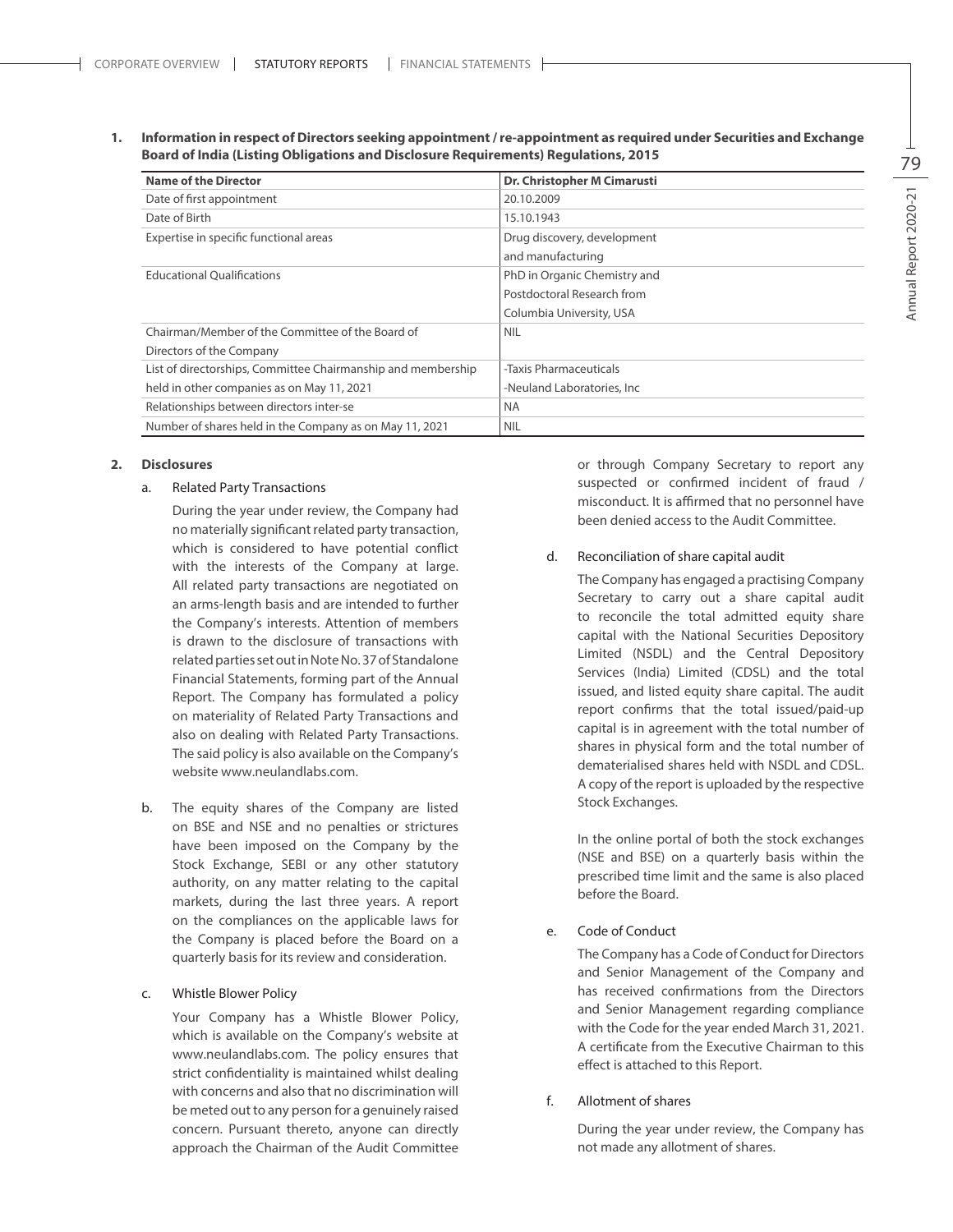# g. Accounting treatment

The Financial Statements of the Company have been prepared in accordance with the Indian Accounting Standard (Ind AS), notified under the Companies (Indian Accounting Standard) Rules, 2015, as amended, and the relevant provisions of Companies Act, 2013. The Financial statements have been prepared on accrual basis under the historical cost convention.

# h. Non-Executive Directors' compensation and disclosures

All fees/compensation paid to the Non-Executive Directors (including Independent Directors) are recommended by the Nomination and Remuneration Committee and fixed by the Board and approved by the shareholders in the General Meeting, if required and the remuneration paid/ payable are within the limits prescribed under the Companies Act, 2013.

Except for the above, the Non-Executive Director and the Independent Directors of the Company had no pecuniary relationship or transactions with the Company.

- i. Code of Conduct for Prevention of Insider Trading Pursuant to the Securities and Exchange Board of India (Prohibition of Insider Trading) Regulations, 2015, as amended from time to time, your Company has in place a Code of Internal Procedures and Conduct for Regulating, Monitoring and Reporting of Trading by Designated Persons and their Immediate Relatives. The disclosures received pursuant to this code and the regulations are disseminated to the Stock Exchanges within the prescribed time limit and a report on compliance are being duly placed before the respective Audit Committee and Board Meetings.
- j. Policy on Prohibition of Sexual Harassment of Women at Workplace

Your Company has a robust mechanism in place to redress complaints, if any, reported under the Sexual Harassment of Women at the Workplace (Prevention, Prohibition and Redressal) Act, 2013. The Company has complied with provisions relating to the constitution of Internal Complaints Committee. The Internal Complaints Committee is composed of internal members and an external member who has extensive experience in the field. No complaints were reported in the Company during the calendar year 2020 and as on date of this report.

# k. Compliance on Corporate Governance

Your Company submits compliance report on Corporate Governance to both the stock exchanges (NSE and BSE) within the stipulated timelines. These reports are also placed before the respective Board Meetings. Pursuant to the Securities and Exchange Board of India (Listing Obligations and Disclosure Requirements) Regulations, 2015, as amended, certificate from a Practising Company Secretary confirming that the Company is in compliance on conditions of Corporate Governance is published elsewhere in the Annual Report.

- l. In accordance with the requirements of the Regulation 17(9) of the Securities and Exchange Board of India (Listing Obligations and Disclosure Requirements) Regulations, 2015, as amended, the Board reviews the Management's perception of the risks faced by the Company and measures taken to minimise the same.
- m. The Vice Chairman & Chief Executive Officer and Chief Financial Officer have submitted a Certificate to the Board in the prescribed format for the financial year ended March 31, 2021, pursuant to Regulation 17(8) of the Securities and Exchange Board of India (Listing Obligations and Disclosure Requirements) Regulations, 2015, as amended. The Certificate has been reviewed by the Audit Committee and taken on record by the Board.
- n. None of the directors on the Board of the Company have been debarred or disqualified from being appointed or continuing as directors of companies by the Board/Ministry of Corporate Affairs or any such statutory authority as on the date of the report. A certificate from a company secretary in practice is enclosed in this regard.

# o. Secretarial Standards

Your Company's practices and procedures meet the applicable Secretarial Standards issued by the Institute of Company Secretaries of India.

# p. E-voting

Pursuant to the requirements of the Companies Act, 2013 and the Securities and Exchange Board of India (Listing Obligations and Disclosure Requirements) Regulations, 2015, as amended, the Company is providing e-voting facility to its shareholders, in respect of all shareholders' resolutions, to be passed at the General Meetings.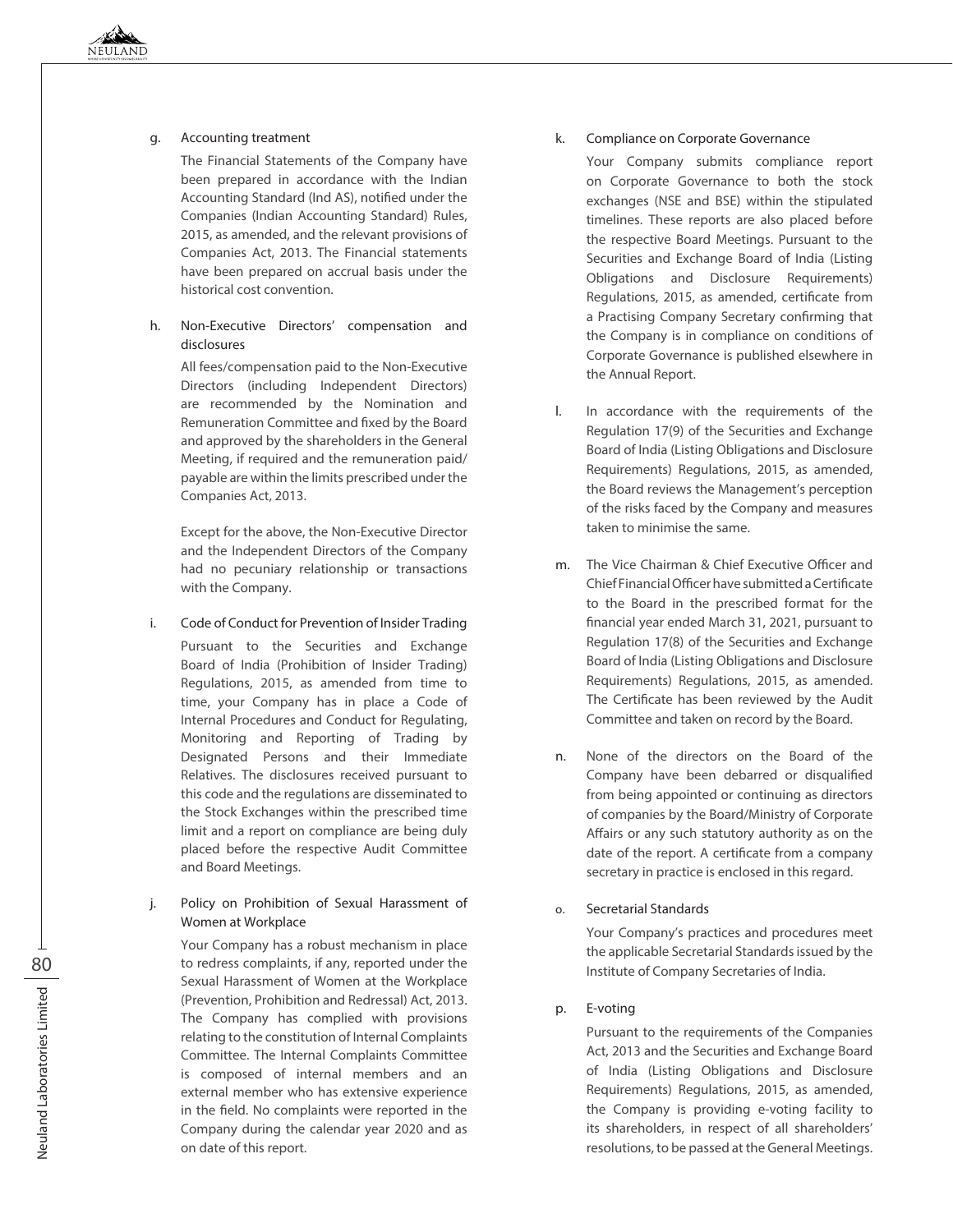# q. Commodity price risk or foreign exchange risk and hedging activities

Some of the API products manufactured by the Company may have direct or indirect foreign currency fluctuations /commodity price risks. The Company does not undertake any hedging activities for the same. However, the Company reviews its product mix with a focus on niche and high margin products to mitigate the commodity price risk. The Company is a net foreign exchange earner and thus faces foreign currency fluctuation risk. The Company tries to minimise the risk through natural hedge via foreign currency liabilities to the extent possible. For the balance, looking at the trend, the Company may keep its position open or hedge the same. The Company reviews its Foreign Currency Risk and evaluates the same on a periodic basis.

- r. Management Discussion and Analysis Report forms part of the Report of the Directors.
- s. Statutory Auditor's Fees/Compensation for FY 2020-21

The total fees paid by the Company to the Statutory Auditors for FY 2020-21 is set out in Note No. 27 of the Standalone Financial Statements, forming part of the Annual Report.

#### t. Non-Mandatory Requirements

The Company also complies with the following non-mandatory requirements Regulation 27 of the Securities and Exchange Board of India (Listing Obligations and Disclosure Requirements) Regulations, 2015, as amended.

- There are no audit qualifications during the year under review.
- The Internal auditors report to the Audit Committee every quarter.

# **3. Subsidiaries**

The Company does not have any material subsidiary, and hence, is not required to nominate an Independent Director of the Company on the Board of any subsidiary. However, the Company has also formulated a policy for determining the Material Subsidiary and the same is available on Company's website at www.neulandlabs. com. The Management provides financials of the subsidiary companies on a quarterly basis and the audited financial statements annually to the Audit Committee and the Board of Directors.

#### **4. Means of Communication**

The Company's website provides information to the shareholders, including financial results, Shareholding Patterns, Registrars & Share Transfer Agents, Corporate Governance Policies and other Codes of the Company, and list of shareholders who have not claimed their dividend to comply with MCA Guidelines. The website covers all major press reports, releases, awards, campaigns etc.

The Company also interacts with the shareholders through other channels of communication such as publication of results, Annual Report, press releases, Analysts Call after the Board Meeting and the Company's website. The Company also informs the Stock Exchanges in a prompt manner, all price sensitive information and all such other matters which in its opinion, are material and relevant for the shareholders.

| <b>Quarterly Results</b>      | The results of the      |
|-------------------------------|-------------------------|
|                               | Company are published   |
|                               | in the newspapers       |
| Newspapers wherein results    | One Leading national    |
| normally published            | (English) business      |
|                               | newspaper and           |
|                               | in one vernacular       |
|                               | (Telugu) newspaper      |
| Any website where displayed   | www.neulandlabs.com     |
| Whether it also displays      | Official press releases |
| official news releases        | are sent to the         |
|                               | Stock Exchanges and the |
|                               | same is hosted on the   |
|                               | website of the Company. |
| Whether the website           | Yes                     |
| displays the presentation     |                         |
| made to the institutional     |                         |
| investors and to the analysts |                         |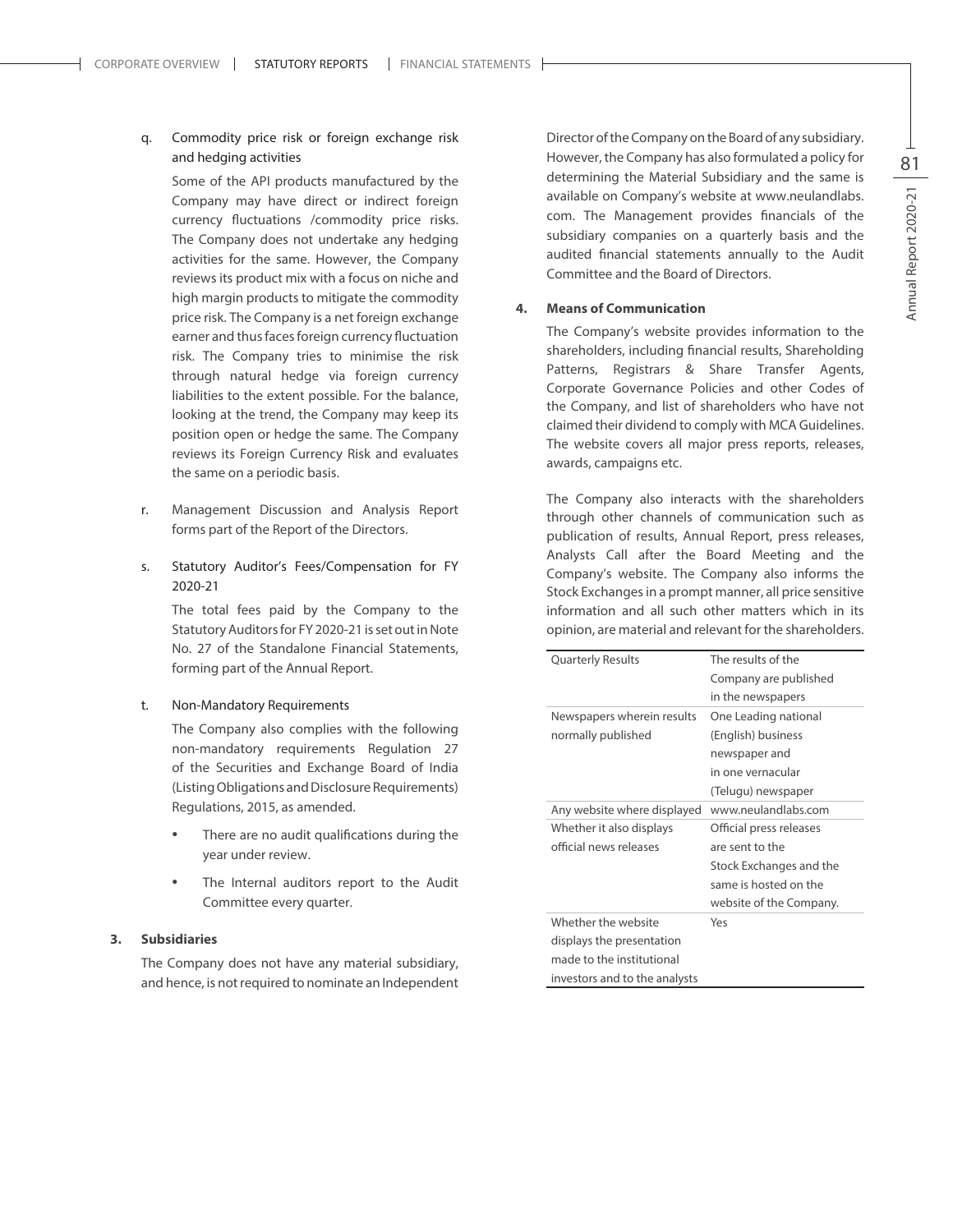# **5. General Shareholders Information**

#### Annual General Meeting

**Date, Time and Venue:** Thirty Seventh Annual General Meeting of the Members of the Company will be held on July 7, 2021 at 10.30 a.m. IST through Video Conferencing ("VC") / Other Audio Visual Means ("OAVM")

# **Financial Year:** April to March

# **Financial Calendar**

| Adoption of Quarterly results for the quarter ending | <b>Tentative Dates</b> |
|------------------------------------------------------|------------------------|
| June 30, 2021                                        | August, 2021           |
| September 30, 2021                                   | November, 2021         |
| December 31, 2021                                    | February, 2022         |
| March 31, 2022                                       | May, 2022              |

# **Date of Book Closure**

July 1, 2021 to July 7, 2021 (Both days inclusive)

#### **Listing on Stock Exchanges**

The Company's Shares are listed on the Stock Exchanges mentioned below and the Company has paid the Listing Fees to them for the financial year 2021-22.

| BSE Limited (BSE)             | National Stock Exchange of India Limited (NSE) |
|-------------------------------|------------------------------------------------|
| Phiroze Jeejeebhoy Towers,    | Exchange Plaza, Bandra Kurla Complex,          |
| Dalal Street, Mumbai 400 001. | Bandra (E), Mumbai 400 001.                    |

#### **Stock Code**

524558 on BSE and NEULANDLAB on NSE

#### **Outstanding GDRs/ ADRs/ Warrants or any Convertible instruments, conversion date and likely impact on equity**

The Company has not issued any GDRs/ADRs/warrants or any other convertible instruments.

#### **Employee Stock Options**

There are no outstanding stock options in the Company.

# **International Securities Identification Number (ISIN) in NSDL & CDSL: INE794AO1010**

List of Credit Ratings: The Company does not have any debt instruments or fixed deposit programme or any scheme or proposal involving mobilization of funds.

#### **Share price movements 2020-21**

|      |              | <b>BSE Limited (<math>\overline{z}</math>)</b> |          | <b>National Stock Exchange of</b><br>India Limited $(3)$ |          |          |                |
|------|--------------|------------------------------------------------|----------|----------------------------------------------------------|----------|----------|----------------|
|      | <b>Month</b> | High                                           | Low      | <b>Closing</b>                                           | High     | Low      | <b>Closing</b> |
| 2020 | April        | 498.65                                         | 260.40   | 452.15                                                   | 503.40   | 265.00   | 445.00         |
|      | May          | 458.00                                         | 382.50   | 390.40                                                   | 459.85   | 377.00   | 390.25         |
|      | June         | 604.00                                         | 378.00   | 575.55                                                   | 604.70   | 385.05   | 576.45         |
|      | July         | 794.95                                         | 514.00   | 784.05                                                   | 794.90   | 509.65   | 781.05         |
|      | August       | 1,144.00                                       | 748.10   | 894.10                                                   | 1,144.80 | 765.00   | 899.10         |
|      | September    | 1,202.90                                       | 876.00   | 1,148.05                                                 | 1,201.50 | 875.00   | 1,147.70       |
|      | October      | 1,312.35                                       | 1,086.00 | 1,196.35                                                 | 1,312.15 | 1,083.05 | 1,197.20       |
|      | November     | 1,335.35                                       | 986.00   | 1,031.45                                                 | 1,335.00 | 981.70   | 1,031.30       |
|      | December     | 1,198.80                                       | 975.00   | 1,094.60                                                 | 1,198.00 | 977.40   | 1,095.30       |
| 2021 | January      | 1,465.00                                       | 1,081.00 | 1,286.65                                                 | 1,464.95 | 1,080.00 | 1,289.25       |
|      | February     | 2,350.00                                       | 1,276.40 | 2,028.55                                                 | 2,350.00 | 1,264.25 | 2,026.00       |
|      | March        | 2,150.40                                       | 1,870.00 | 2,087.95                                                 | 2,149.40 | 1,865.25 | 2,089.20       |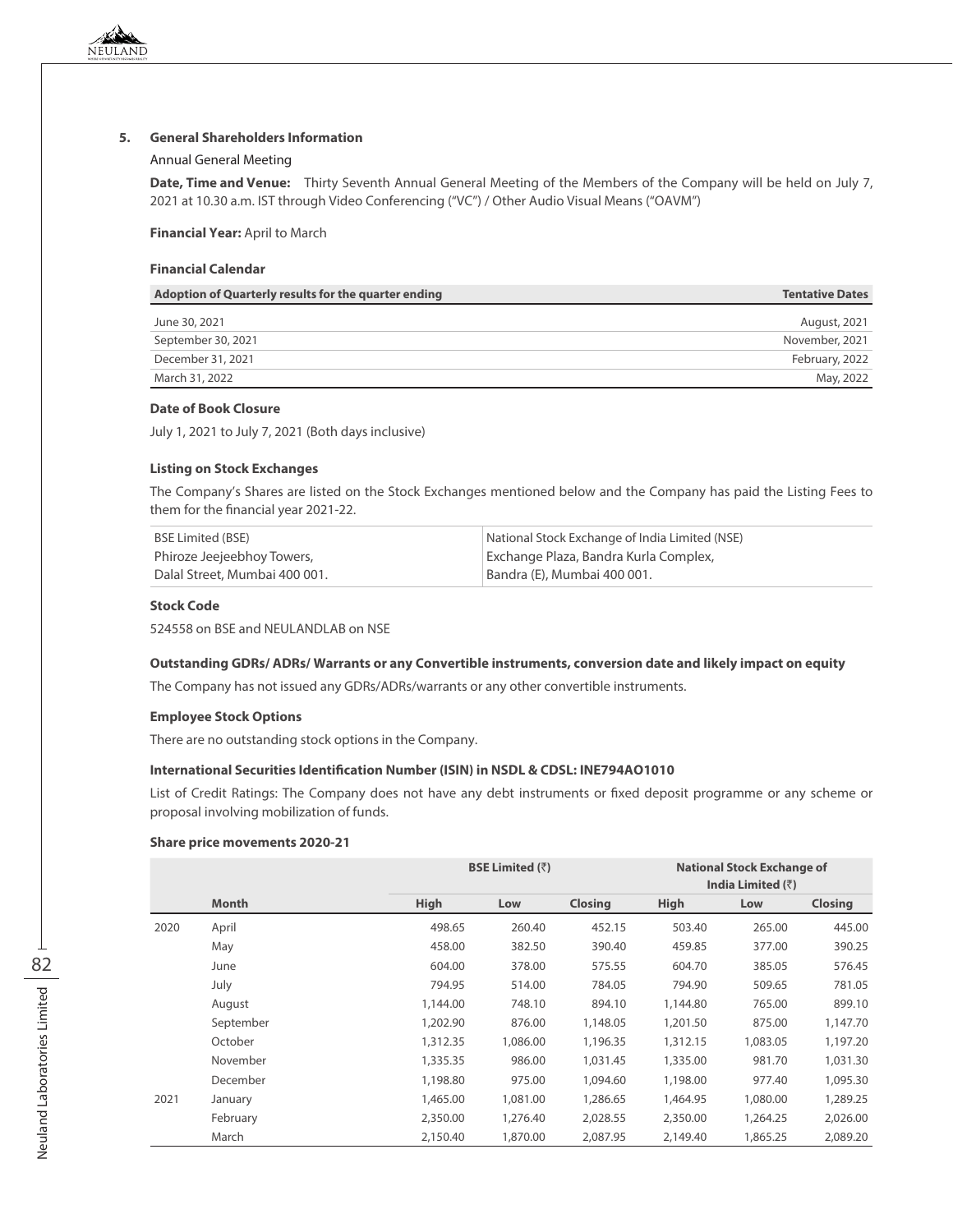

#### **Registrar and Transfer Agents**

KFin Technologies Private Limited Selenium Tower B, Plot 31-32, Gachibowli, Financial District, Nanakramguda, Hyderabad – 500 032. Toll free number: 1- 800-309-4001 Email: einward.ris@kfintech.com Website: https://www.kfintech.com https://ris.kfintech.com/

#### **Details of Unclaimed Securities Suspense Account**

In accordance with the requirement of Regulation 34(3) and Schedule V Part F of Securities and Exchange Board of India (Listing Obligations and Disclosure Requirements) Regulations, 2015, as amended, the Company reports the following details in respect of equity shares lying in the suspense account which were issued in dematerialised form pursuant to the public issue of the Company:

| <b>Particulars</b>                                                                              | <b>No. of Shareholders</b> | <b>No. of Shares</b> |
|-------------------------------------------------------------------------------------------------|----------------------------|----------------------|
| Aggregate no. of shareholders and the outstanding shares transferred to the<br>suspense account | 9                          | 1,000                |
| No. of shareholders who approached the Company for transfer of shares from                      |                            |                      |
| suspense account during the year                                                                |                            |                      |
| No. of shareholders to whom shares were transferred from unclaimed shares suspense              |                            |                      |
| account during the year                                                                         |                            |                      |
| Aggregate no. of shareholders and the outstanding shares in the suspense account                | q                          | 1,000                |
| lying as on March 31, 2021                                                                      |                            |                      |

The voting rights on the shares outstanding in the suspense account as on March 31, 2021 shall remain frozen till the rightful owner of such shares claims the shares. The aforementioned 1000 equity shares lying in suspense account along with all the interest accrued thereof till date.

#### **Details of Unclaimed Dividend Amount**

Pursuant to Sections 124 and 125 of the Companies Act 2013, read with the Investor Education and Protection Fund Authority (Accounting, Audit, Transfer and Refund) Rules, 2016 ("IEPF Rules"), dividend, if not claimed for a period of seven years from the date of transfer to Unpaid Dividend Account of the Company, are liable to be transferred to the Investor Education and Protection Fund ("IEPF"). Further, all the shares in respect of which dividend has remained unclaimed for seven consecutive years or more from the date of transfer to unpaid dividend account shall also be transferred to IEPF Authority. The said requirement does not apply to shares in respect of which there is a specific order of Court, Tribunal or Statutory Authority, restraining any transfer of the shares.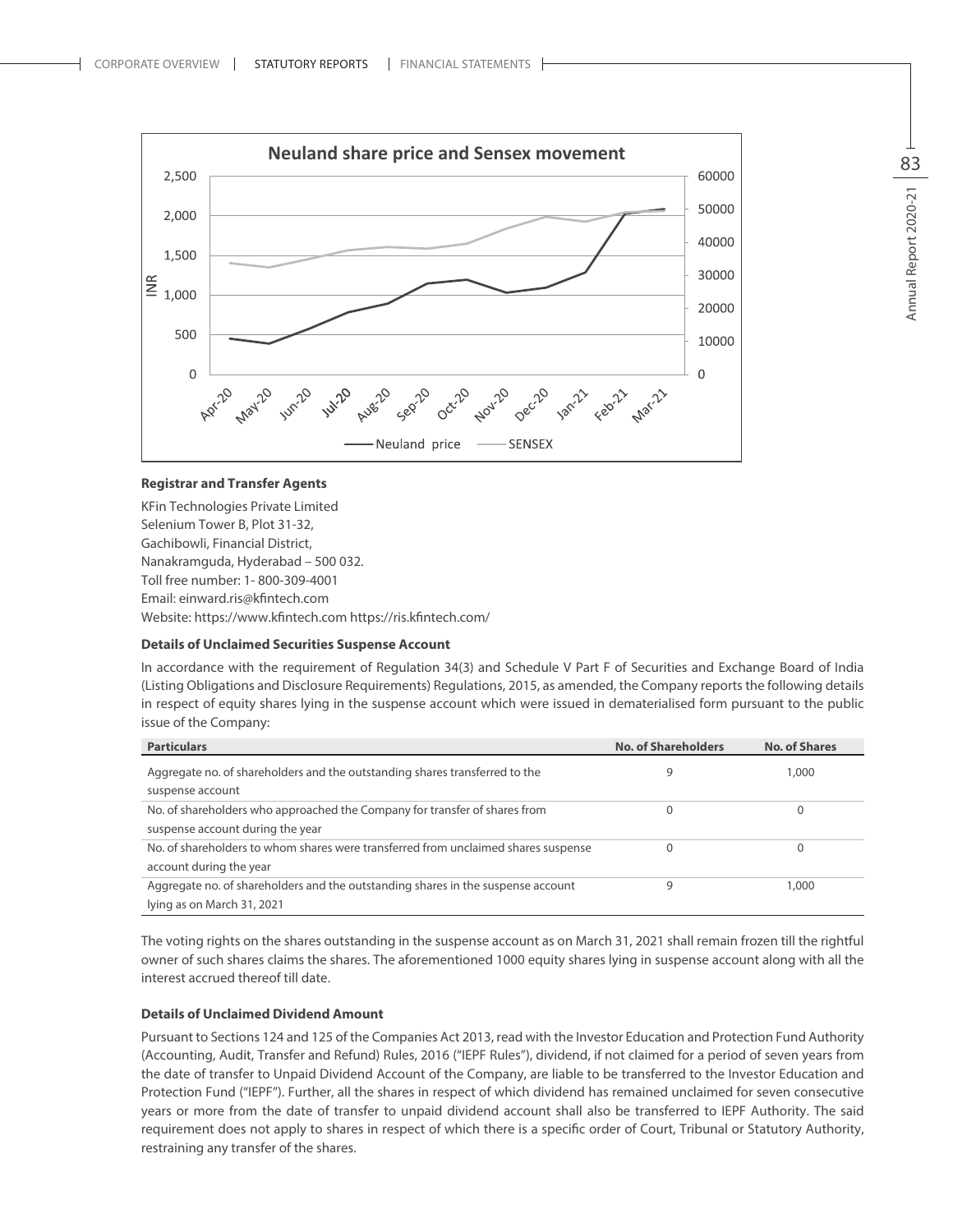Accordingly, the Company has during the year under review, transferred to IEPF, the unclaimed dividends, outstanding for seven years along with the shares of the Company, in respect of which dividend has not been claimed for seven consecutive years or more from the date of transfer to unpaid dividend account, the details of transfer to IEPF is as under:

| <b>Financial year</b> | Amount of unclaimed dividend<br>Transferred (₹ lakh) | <b>Number of shares</b><br>transferred |
|-----------------------|------------------------------------------------------|----------------------------------------|
| 2012-2013             | 1,21,153                                             | 27,368                                 |

Further, pursuant to the provisions of Investor Education and Protection Fund (Uploading of Information regarding application money due for refund lying with Companies) Rules, 2012, the Company has also uploaded the aforementioned details with IEPF Authority and also on the website of the Company www.neulandlabs.com. The members who have a claim on above dividends and shares may claim the same from IEPF Authority by submitting an online application in web Form No. IEPF-5 available on the website www.iepf.gov.in and sending a physical copy of the same, duly signed to the Company, along with requisite documents enumerated in the Form No. IEPF-5. No claims shall lie against the Company in respect of the dividend / shares so transferred.

Information in respect of unclaimed dividend pursuant to the provisions of Section 124 of the Companies Act, 2013 (corresponding provisions of Section 205A of the Companies Act, 1956), and the dates by which they need to be transferred is given below:

| <b>Financial year</b> | Date of declaration  | Due date for transfer to IEPF |
|-----------------------|----------------------|-------------------------------|
| 2013-14               | June 24, 2014        | July 23, 2021                 |
| 2014-15               | August 14, 2015      | September 12, 2022            |
| 2015-16               | August 12, 2016      | September 10, 2023            |
| 2016-17               | No dividend declared | Not Applicable                |
| 2017-18               | No dividend declared | Not Applicable                |
| 2018-19               | July 5, 2019         | August 4, 2026                |
| 2019-20               | February 11, 2020    | March 3, 2027                 |
| 2020-21               | November 4, 2020     | December 8, 2027              |

Members should write to the Registrar and Transfer Agents of the Company, KFin Technologies Private Limited, or the Company, if they have not encashed the dividend warrants so far in respect of the aforesaid financial year(s), well in advance of the above due dates.

# **Dematerialization mandatory for effecting share transfers**

Shares of the Company can be held and traded in electronic form. As stipulated by SEBI, the shares of the Company are accepted in the Stock Exchanges for delivery only in dematerialisation form. The Company's shares are available for trading in the depository system, of both the National Securities Depository Limited and the Central Depository Services (India) Limited. As on March 31, 2021, the total shares in demat form were 1,27,13,652 in both depositories accounting for 99.09% of the share capital of the Company.

# **Share Transfer System**

Securities and Exchange Board of India has vide proviso to Regulation 40(1) of Securities and Exchange Board of India (Listing Obligations and Disclosure Requirements) Regulations, 2015, as amended, mandated that requests for effecting transfer of securities shall not be processed unless the securities are held in the dematerialized form with a depository, except in case of transmission or transposition of securities. In view of the same, the Company shall not process any requests for transfer of shares in physical mode. Shareholders who desire to demat their shares can get in touch with any Depository Participant having registration with Securities and Exchange Board of India to open a demat account and follow the procedure for share transfers.

#### **Rematerialisation of shares**

The Company has not received any requests for re-materialisation of shares during the year.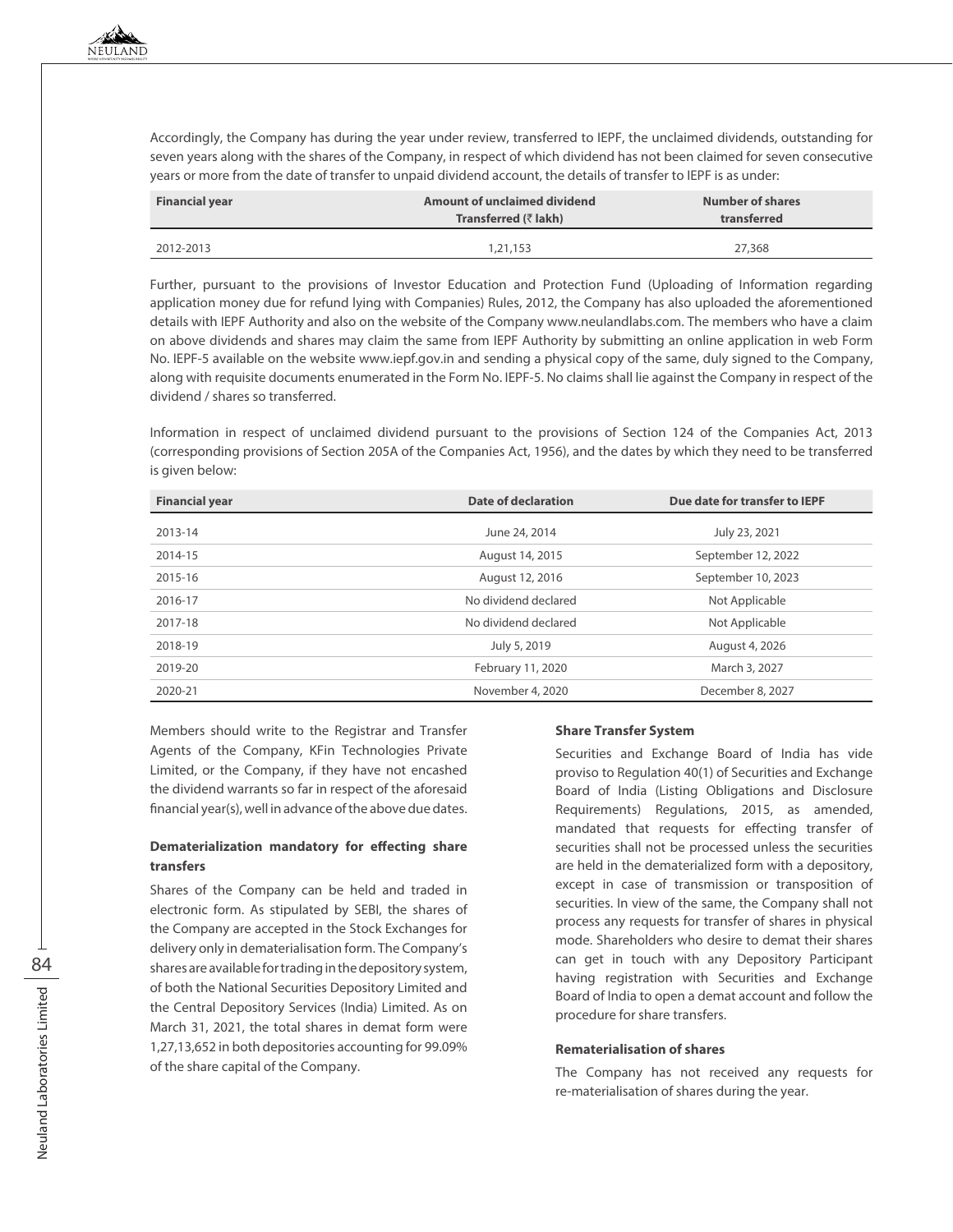| No. of shareholders | No. of Shareholders* | % of shareholders | <b>Total no. of shares</b> | % of holding |
|---------------------|----------------------|-------------------|----------------------------|--------------|
| $1 - 5000$          | 21,156               | 94.40             | 13,06,113                  | 10.18        |
| 5001 - 10000        | 583                  | 2.60              | 4,32,074                   | 3.37         |
| $10001 - 20000$     | 318                  | 1.42              | 4,56,034                   | 3.55         |
| $20001 - 30000$     | 121                  | 0.54              | 2,99,621                   | 2.34         |
| $30001 - 40000$     | 63                   | 0.28              | 2,25,025                   | 1.75         |
| $40001 - 50000$     | 31                   | 0.14              | 1,42,491                   | 1.11         |
| $50001 - 100000$    | 65                   | 0.29              | 4,58,774                   | 3.58         |
| 100001 & Above      | 75                   | 0.33              | 95,09,757                  | 74.12        |
|                     | 22,412               | 100.00            | 1,28,29,889                | 100.00       |

# **Distribution of Shareholding as on March 31, 2021**

#### **Shareholding Pattern as on March 31, 2021**

| <b>Category of shareholder</b>                                    | <b>No. of Shareholders</b> | <b>No. of shares Held</b> | % of Share holding |
|-------------------------------------------------------------------|----------------------------|---------------------------|--------------------|
| Promoters and Promoter Group*                                     | 10                         | 46,46,932                 | 36.22              |
| Banks/Financial Institutions Others                               |                            | 500                       | 0.00               |
| Foreign Corporate Bodies and Foreign Portfolio                    | 19                         | 22,05,973                 | 17.19              |
| Investors-Corporate                                               |                            |                           |                    |
| <b>Mutual Funds</b>                                               | 3                          | 1,11,114                  | 0.87               |
| Alternate Investment Funds                                        | 2                          | 5,68,142                  | 4.43               |
| <b>Bodies Corporate</b>                                           | 242                        | 5,76,191                  | 4.49               |
| Residential Individuals, NBFC, HUFs, Clearing Members, and others | 21,469                     | 44,34,054                 | 34.56              |
| NRIs/OCBs and Foreign Nationals                                   | 665                        | 2,59,615                  | 2.02               |
| <b>IEPF</b>                                                       |                            | 27,368                    | 0.21               |
| <b>Total</b>                                                      | 22,412                     | 1,28,29,889               | 100.00             |

*\*As per disclosure under Regulation 30(2) of the Securities and Exchange Board of India (Substantial Acquisition of Shares and Takeovers) Regulations, 2011, furnished by the Promoters / Promoter Group.*

#### **Plant Locations**

| Unit 1                          | Unit 2                  | Unit 3                         | <b>R&amp;D Centre</b>          |
|---------------------------------|-------------------------|--------------------------------|--------------------------------|
| Survey No.347, 473, 474, 490/2, | Plot No. 92-94, 257-259 | Survey No 10, 10F/A/1,         | Survey No.488G & 489A,         |
| Veerabhadraswamy Temple         | <b>IDA Pashamylaram</b> | 10F/A/2, 10F/A/3,              | Veerabhadra Swamy temple       |
| Road, Bonthapally Village,      | Patancheru Mandal       | Gaddapotharam Village,         | Road, Bonthapally Village,     |
| Jinnaram, Sangareddy District,  | Sangareddy District,    | Jinnaram, Sangareddy District, | Jinnaram, Sangareddy District, |
| 502313 Telangana                | 502319, Telangana       | 502319, Telangana              | 502313, Telangana              |

#### **Service of documents through Electronic Mode**

The Notice of Thirty Seventh Annual General Meeting, along with the Annual Report of FY 2020-21, is being sent by electronic mode to those Members whose e-mail addresses are registered with the Company or with the Depositories. Shareholders who wish to update or register their e-mail addresses with the Company or with the Depositories may inform their respective Depository Participants in case of shares held in electronic form and to the Registrar and Transfer Agent or the Company in case of physical holding of shares at the addresses given below in the Report.

#### **Remittance of Dividend through Electronic Mode**

The Company provides the facility for remittance of dividend, if any, to Shareholders through NECS (National Electronic Clearing Service) / RTGS (Real Time Gross Settlement) / NEFT (National Electronic Funds Transfer). Shareholders, who have not yet opted for remittance of dividend through electronic mode and wish to avail the same, are required to provide their bank details, including MICR (Magnetic Ink Character Recognition) and IFSC (Indian Financial System Code) to their respective Depository Participants where shares are held in the dematerialized form and the Registrar Transfer Agent in the physical form respectively.

#### **Bank Details**

Shareholders holding shares in the physical form are requested to advise the Registrar Transfer Agent of change in their address / mandate / bank details to facilitate better servicing. Shareholders are advised that their bank details, or where such details are not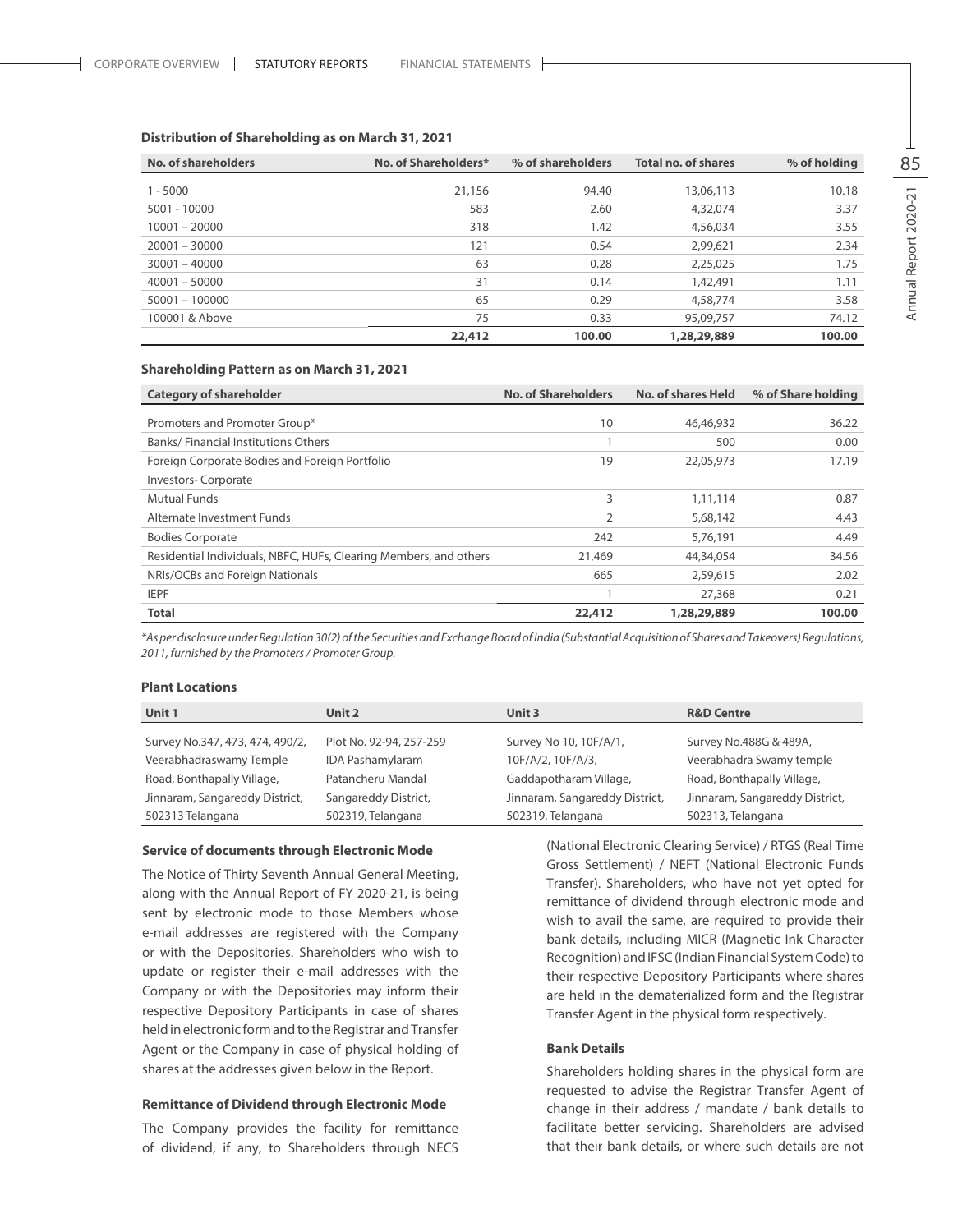available, their addresses, as furnished by them to the Company or to the Depository participant, will be printed on the dividend warrants as required under the Securities and Exchange Board of India (Listing Obligations and Disclosure Requirements) Regulations, 2015, as amended, as a measure of protection against fraudulent encashment.

# **Permanent Account Number (PAN)**

Shareholders holding shares in the physical form are mandatorily required to furnish copy of PAN Card in the following transactions:

- i) Transfer of shares Transferee and Transferor
- ii) Transmission of shares Legal heirs' or Nominees'
- iii) Transposition of shares Joint holders' and
- iv) In case of decease of shareholder Surviving joint holders'

# **Address for Correspondence**

i. Investor Correspondence: For transfer/ dematerialisation of shares, payment of dividend on shares, interest and any other query relating to the shares of the Company.

| <b>For Shares held in Physical</b> |                                                                                                                                                                                                                                                     | <b>For Shares held in</b><br><b>Demat Form</b> |
|------------------------------------|-----------------------------------------------------------------------------------------------------------------------------------------------------------------------------------------------------------------------------------------------------|------------------------------------------------|
| Fmail:<br>Website:                 | <b>Registrar and Transfer Agents</b><br>KFin Technologies Private Limited<br>Selenium Tower B, Plot 31-32,<br>Gachibowli, Financial District,<br>Nanakramguda, Hyderabad - 500 032.<br>Toll free number: 1-800-309-4001<br>einward.ris@kfintech.com | To the Depository<br>Participant               |
|                                    | https://www.kfintech.com<br>https://ris.kfintech.com/                                                                                                                                                                                               |                                                |

- ii. Any query on Annual Report Ms. Sarada Bhamidipati Company Secretary Neuland Laboratories Limited Sanali Info Park, 'A' Block, Ground floor, 8-2-120/ 113, Road no.2, Banjara Hills, Hyderabad - 500 034 (TG) Phone : +91 40 6761 1600 Fax : +91 40 6761 1602 e-mail : ir@neulandlabs.com
- iii. For investor grievance e-mail : ir@neulandlabs.com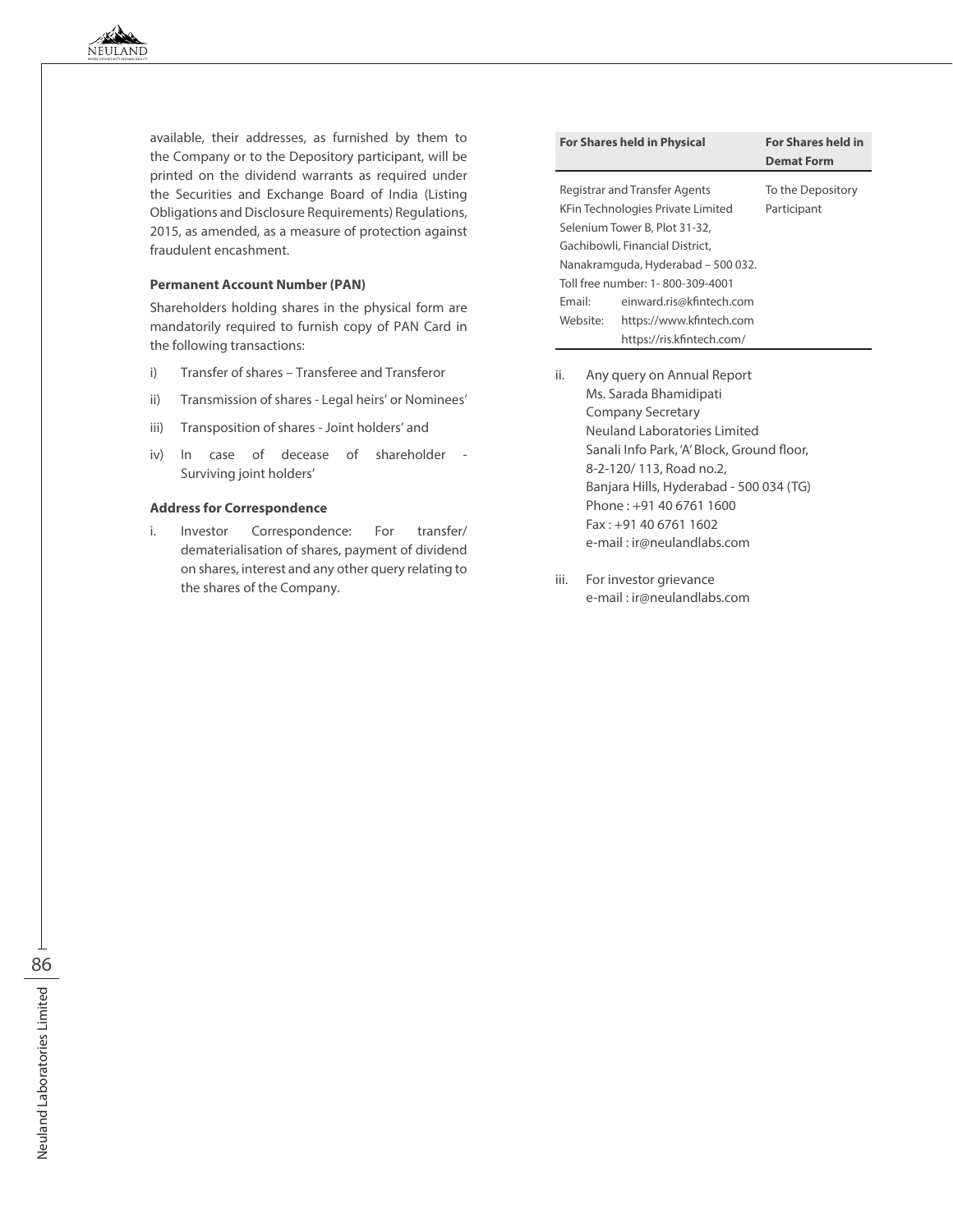# **Ceo and Cfo Certification**

**[Pursuant to Regulation 17(8) of SEBI (LODR) Regulations, 2015]**

We, Davuluri Sucheth Rao, Vice Chairman & Chief Executive Officer and Deepak Gupta, Chief Financial Officer, to the best of our knowledge and belief, certify that:

- a. We have reviewed the financial statements including cash flow statement (standalone and consolidated) for the financial year ended March 31, 2021 and that these statements:
	- i. do not contain any materially untrue statement or omit any material fact or contain statements that might be misleading;
	- ii. together present a true and fair view of the Company's affairs and are in accordance with the accounting principles generally accepted in India, including the Accounting Standards specified under applicable laws and rules and regulations.
- b. There are, to the best of our knowledge and belief, no transactions entered into by the Company during the year, which are fraudulent, illegal or violative of the Company's Code of Conduct.
- c. We accept overall responsibility for establishing and maintaining internal controls for financial reporting and that we have evaluated the effectiveness of internal control systems of the Company pertaining to financial reporting and have disclosed to the Auditors and the Audit Committee, deficiencies in the design or operation of such internal controls, if any, of which we are aware and the steps we have taken or proposed to be taken to address these deficiencies.
- d. We have indicated, wherever applicable, to the Auditors and the Audit Committee:
	- i. that there are no significant changes in the internal control over financial reporting during the year;
	- ii. that there are no significant changes in the accounting policies during the year; and
	- iii. that there are no instances of significant fraud of which we have become aware of and which involve management or other employees who have significant role in the Company's internal control system over financial reporting.

**Davuluri Sucheth Rao Deepak Gupta** Vice Chairman & Chief Executive Officer Chief Financial Officer Chief Financial Officer Chief Financial Officer

Place: Hyderabad Date: May 11, 2021

#### For **Neuland Laboratories Limited** For **Neuland Laboratories Limited**

# **Declaration**

As provided under Regulation 34 of Securities and Exchange Board of India (Listing Obligations and Disclosure Requirements) Regulations, 2015, as amended, the Board Members and the Senior Management personnel have confirmed compliance with the Code of Conduct for Board of Directors & Senior Management Personnel for the year ended March 31, 2021.

For and on behalf of the board

**Dr. Davuluri Rama Mohan Rao** May 11, 2021, Hyderabad Executive Chairman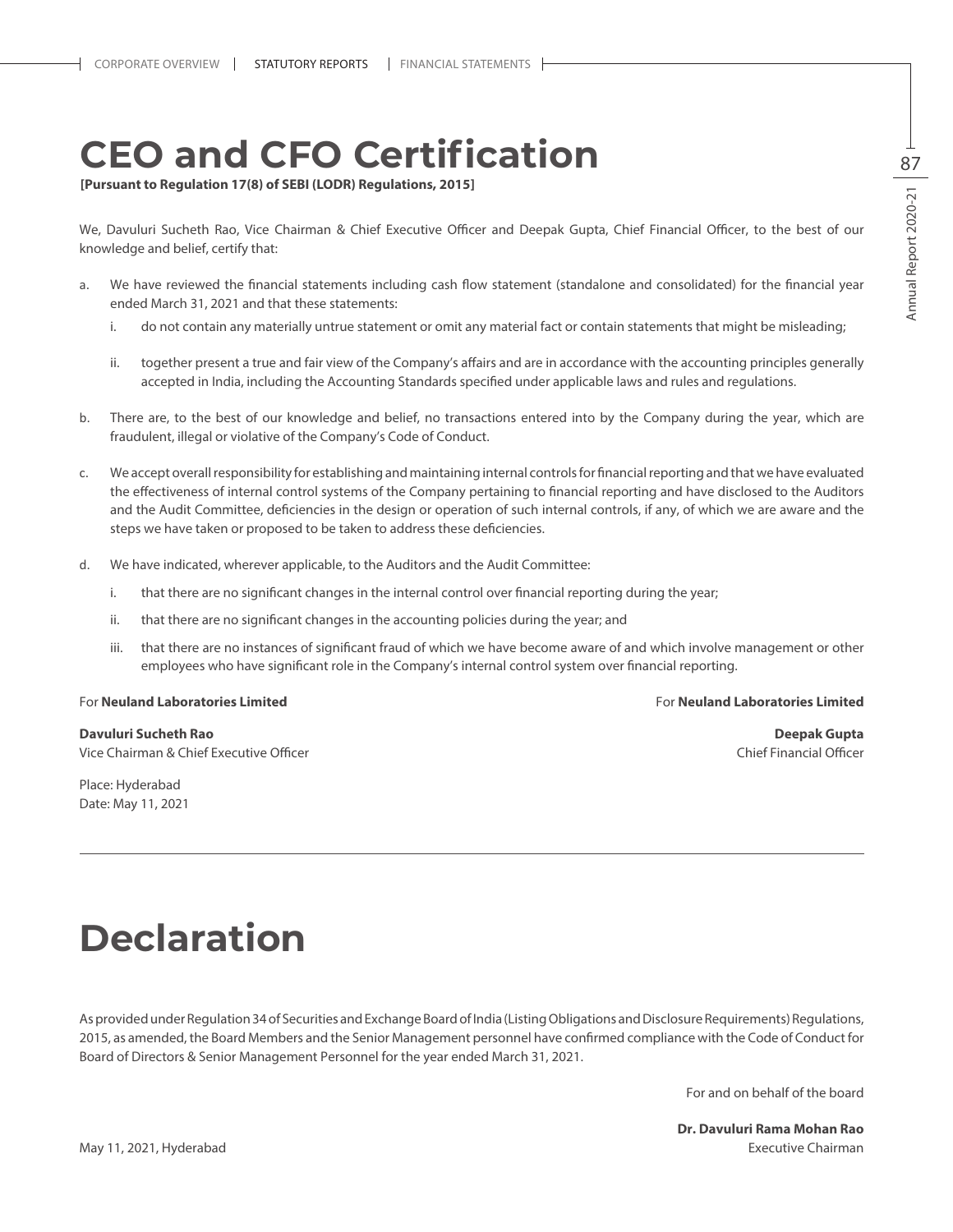

# **Certificate on Corporate Governance**

**(Pursuant to Schedule V (E) of the SEBI (Listing Obligations and Disclosure Requirements) Regulations, 2015)**

To

#### The Members of **Neuland Laboratories Limited**

Sanali Info Park, A Block, Ground Floor, 8-2-120/113, Road No. 2, Banjara Hills, Hyderabad, Telangana, 500034

We have examined the compliance of conditions of Corporate Governance by M/s. Neuland Laboratories Limited ('the Company') for the year ended 31<sup>st</sup> March, 2021 as per the relevant provisions of Securities and Exchange Board of India (Listing Obligations and Disclosure Requirements) Regulations, 2015 ('Listing Regulations') as referred to in Regulation 15 (2) of the Listing Regulations.

The compliance of conditions of Corporate Governance is the responsibility of management. Our examination was limited to procedures and implementation thereof, adopted by the Company for ensuring the compliance of the conditions of Corporate Governance. It is neither an audit nor an expression of opinion on the financial statements of the Company. In our opinion and to the best of our information and according to the explanations given to us, we certify that the Company has complied with the conditions of Corporate Governance as stipulated in the above-mentioned Listing Regulations.

We further state that such compliance is neither an assurance as to the future viability of the Company nor the efficiency or effectiveness with which the management has conducted the affairs of the Company.

> For **P.S. Rao & Associates** Company Secretaries

**P S Rao** Partner Senior Place: Hyderabad C.P No.: 3829 Date: 11.05.2021 UDIN: F010322C000275356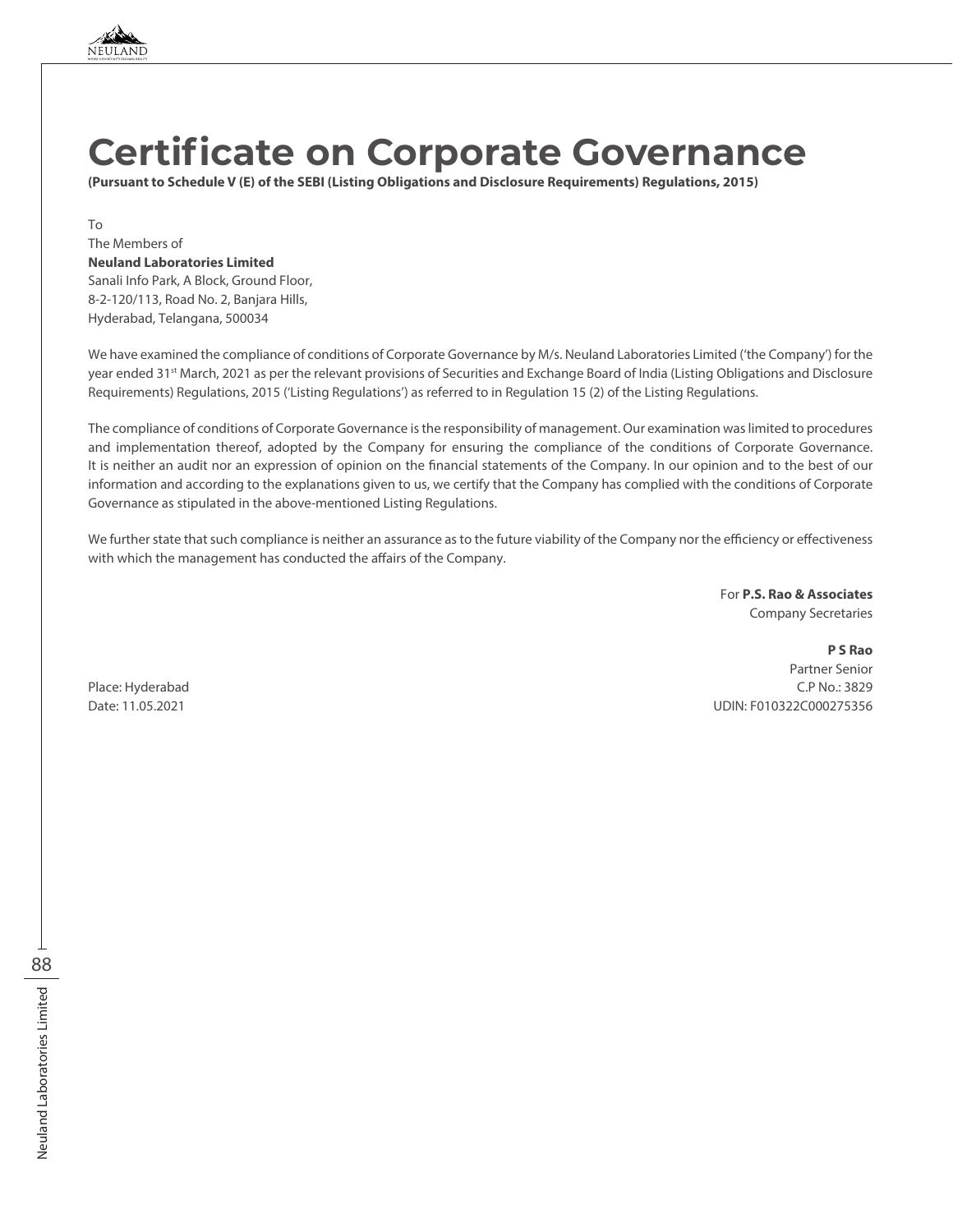# **Practicing Company Secretary Certificate**

**Under Schedule V(C)(10)(I) of Sebi (Listing Obligations and Disclosure Requirements) Regulations, 2015**

To The Members of **Neuland Laboratories Limited**  Sanali Info Park, A Block, Ground Floor, 8-2-120/113, Road No. 2, Banjara Hills, Hyderabad, Telangana, 500034

We have examined the relevant registers, records, forms, returns and disclosures received from the Directors of M/s. Neuland Laboratories Limited bearing CIN: L85195TG1984PLC004393 and having registered office situated at Sanali Info Park,'A' Block, Ground Floor, 8-2- 120/113, Road No 2, Banjara Hills, Hyderabad-500034, Telangana, India (hereinafter referred to as 'the Company'), produced before us by the Company for the purpose of issuing this Certificate, in accordance with the Regulation 34(3) read with Schedule V Para-C Sub clause 10(i) of the Securities Exchange Board of India (Listing Obligations and Disclosure Requirements) Regulations, 2015.

In our opinion and to the best of our information and according to the verifications (including Directors Identification Number (DIN) status at the portal www.mca.gov.in) as considered necessary and explanations furnished to us by the Company and the respective Directors, we hereby certify that none of the Directors on the Board of the Company as stated below for the Financial Year ended on March 31, 2021 have been debarred or disqualified from being appointed or continuing as Directors of Companies by the Securities and Exchange Board of India, Ministry of Corporate Affairs, or any such other Statutory Authority:

| S.No           | Name of the Director          | <b>Designation</b>                                      | <b>Director</b>              |
|----------------|-------------------------------|---------------------------------------------------------|------------------------------|
|                |                               |                                                         | <b>Identification Number</b> |
| 1.             | Dr. Davuluri Rama Mohan Rao   | Whole Time Director (Executive Chairman)                | 00107737                     |
| 2.             | Mr. Davuluri Sucheth Rao      | Whole time Director (Vice Chairman & CEO)               | 00108880                     |
| $\mathbf{3}$ . | Mr. Davuluri Saharsh Rao      | Whole time Director (Vice Chairman & Managing Director) | 02753145                     |
| 4.             | Dr. Christopher M. Cimarusti  | Non-Executive Director (Non-Independent Director)       | 02872948                     |
| 5.             | Mr. Humayun Dhanrajgir        | Non-Executive Director (Independent Director)           | 00004006                     |
| 6.             | Mr. Parampally Vasudeva Maiya | Non-Executive Director (Independent Director)           | 00195847                     |
| 7.             | Dr. William Gordon Mitchell   | Non-Executive Director (Independent Director)           | 02222567                     |
| 8.             | Mrs. Bharati Manohar Rao      | Non-Executive Director (Independent Director)           | 01892516                     |
| 9.             | Dr. Nirmala Srinivasa Murthy  | Non-Executive Director (Independent Director)           | 00734866                     |
| 10.            | Mr. Homi Rustam Khusrokhan    | Non-Executive Director (Independent Director)           | 00005085                     |

Ensuring the eligibility for the appointment / continuity of every Director on the Board is the responsibility of the management of the Company. Our responsibility is to express an opinion on these, based on our verification. This certificate is neither an assurance as to the future viability of the Company nor of the efficiency or effectiveness with which the management has conducted the affairs of the Company.

For **P.S. Rao & Associates**

Company Secretaries

**P S Rao** Partner Senior Place: Hyderabad C.P No.: 3829 Date: 11.05.2021 UDIN: F010322C000275367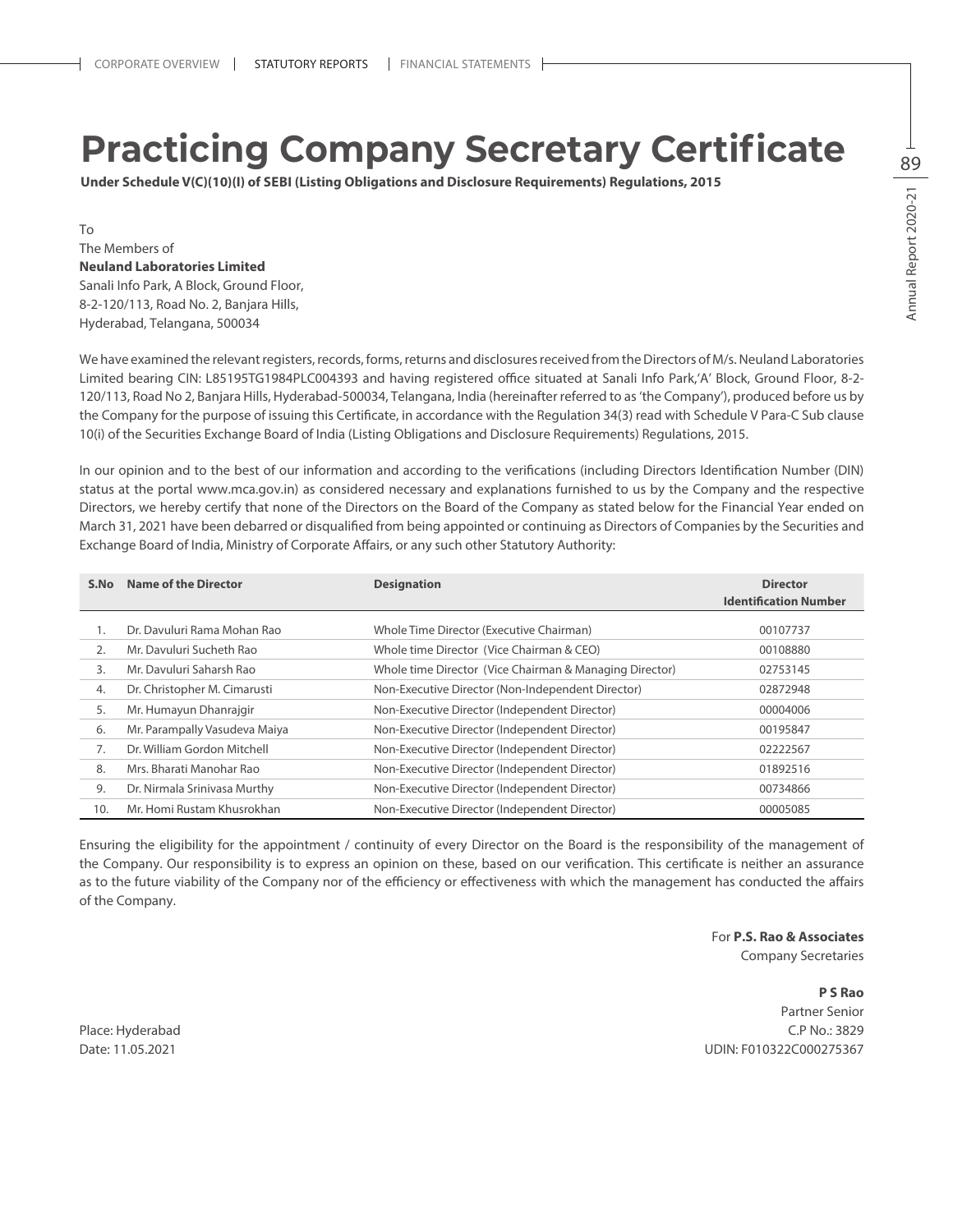

# **Secretarial Audit Report**

# **Form No. MR-3**

**[Pursuant to Section 204(1) of the Companies Act, 2013 and Rule No.9 of the Companies (Appointment and Remuneration of Managerial Personnel) Rules, 2014]**

(FOR THE FINANCIAL YEAR ENDED 31/03/2021)

To The Members of **Neuland Laboratories Limited**  Sanali Info Park, A Block, Ground Floor, 8-2-120/113, Road No. 2, Banjara Hills, Hyderabad, Telangana, 500034

We have conducted the secretarial audit of the compliance of applicable statutory provisions and the adherence to good corporate practices by M/s. Neuland Laboratories Limited., (hereinafter called the Company). Secretarial Audit was conducted in a manner that provided us a reasonable basis for evaluating the corporate conducts/statutory compliances and expressing our opinion thereon.

Based on our verification of the Company's books, papers, minutes books, forms and returns filed and other records maintained by the Company and also the information provided by the company, its officers, agents and authorized representatives during the conduct of secretarial audit, we hereby report that in our opinion , the Company has, during the audit period covering the financial year ended on 31st March, 2021 complied with the statutory provisions listed hereunder and also that the Company has proper Board-processes and compliance mechanism in place to the extent, in the manner and subject to the reporting made hereinafter:

We have examined the books, papers, minute books, forms and returns filed and other records maintained by the Company for the financial year ended on 31st March, 2021 according to the provisions of:

- i. The Companies Act, 2013 (the Act) and the rules made thereunder.
- ii. The Securities Contracts (Regulation) Act, 1956 ('SCRA') and the rules made thereunder;
- iii. The Depositories Act, 1996 and the Regulations and Bye-laws framed thereunder;
- iv. Foreign Exchange Management Act, 1999 and the rules and regulations made thereunder to the extent of Foreign Direct Investment and Overseas Direct Investment.
- v. The following Regulations and Guidelines prescribed under the Securities and Exchange Board of India Act, 1992 ('SEBI Act') :-
	- (a) The Securities and Exchange Board of India (Substantial Acquisition of Shares and Takeovers) Regulations, 2011;
	- (b) The Securities and Exchange Board of India (Prohibition of Insider Trading) Regulations, 2015;
	- (c) The Securities and Exchange Board of India (Issue of Capital and Disclosure Requirements) Regulations, 2018; (Not applicable to the Company during the audit period)
	- (d) The Securities and Exchange Board of India (Share Based Employee Benefits) Regulations, 2014. (Not applicable to the Company during the audit period)
	- (e) The Securities and Exchange Board of India (Issue and Listing of Debt Securities) Regulations, 2018; (Not applicable to the Company during the audit period)
	- (f) The Securities and Exchange Board of India (Registrars to an Issue and Share Transfer Agents) Regulations, 1993 regarding the Companies Act and dealing with client;
	- (g) The Securities and Exchange Board of India (Delisting of Equity Shares) Regulations, 2009; (Not applicable to the Company during the audit period) and
	- (h) The Securities and Exchange Board of India (Buyback of Securities) Regulations, 2018; (Not applicable to the Company during the audit period)
	- (i) Securities and Exchange Board of India (Listing Obligations and Disclosure Requirements) Regulations, 2015;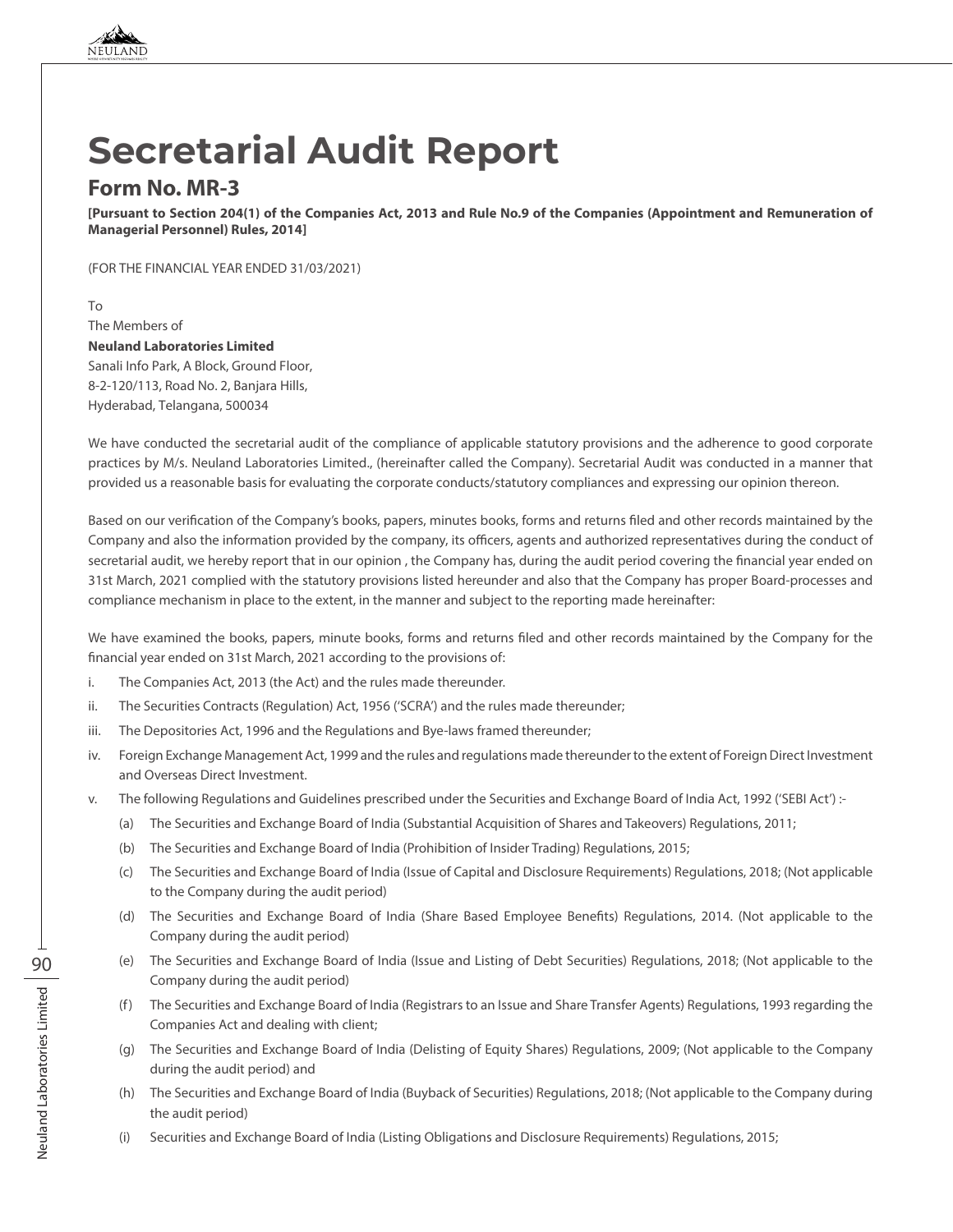- vi. Other specifically applicable laws to the Company:
	- (a) Drugs and Cosmetics Act, 1940
	- (b) Narcotic Drugs and Psychotropic Substances Act, 1985
	- (c) The Medicinal & Toilet Preparations (Excise Duties) Act, 1955
	- (d) Drugs Price Control Order, 2013 and notifications made there under
	- (e) Indian Boilers Act, 1923
	- (f) The Payment of Wages Act, 1936
	- (g) Employees Provident Funds and Miscellaneous Provisions Act, 1952
	- (h) The Payment of Bonus Act, 1965
	- (i) The water (Prevention and control of pollution) Act, 1974 and rules made thereunder
	- (j) The Air (Prevention and control of pollution) Act, 1981 and rules made thereunder
	- (k) The Environment Protection Act, 1986 and rules made thereunder
	- (l) The Sexual Harassment of Women at Workplace (Prevention, Prohibition and Redressal) Act, 2013

We have also examined compliance with the applicable clauses of the Secretarial Standards, as amended from time to time, issued by The Institute of Company Secretaries of India.

During the period under review the Company has complied with the provisions of the Act, Rules, Regulations, Guidelines, Standards, etc., mentioned above.

#### **We further report that:**

- The Board of Directors of the Company is duly constituted with proper balance of Executive Directors, Non-Executive Directors and Independent Directors. There were changes in the composition of the Board of Directors during the period under review were carried out in compliance with the provisions of the Act.
- Adequate notice is given to all directors to schedule the Board Meetings, agenda and detailed notes on agenda were sent at least seven days in advance, and a system exists for seeking and obtaining further information and clarifications on the agenda items before the meeting and for meaningful participation at the meeting.
- All the decisions at the Board Meetings and Committee Meetings have been carried out unanimously as recorded in the Minutes of the meetings of the Board of Directors or Committee of the Board, as the case may be.

#### **We further report that:**

- there are adequate systems and processes in the company commensurate with the size and operations of the company to monitor and ensure compliance with applicable laws, rules, regulations and guidelines.
- there were no such specific events/ actions in pursuance of the above referred laws, rules, regulations, etc., having a major bearing on the company's affairs

For **P.S. Rao & Associates** Company Secretaries

**P S Rao** Partner Senior Place: Hyderabad C.P No.: 3829 Date: 11.05.2021 UDIN: F010322C000275281

Note: This report is to be read with our letter of even date which is annexed as 'Annexure A' and forms an integral part of this report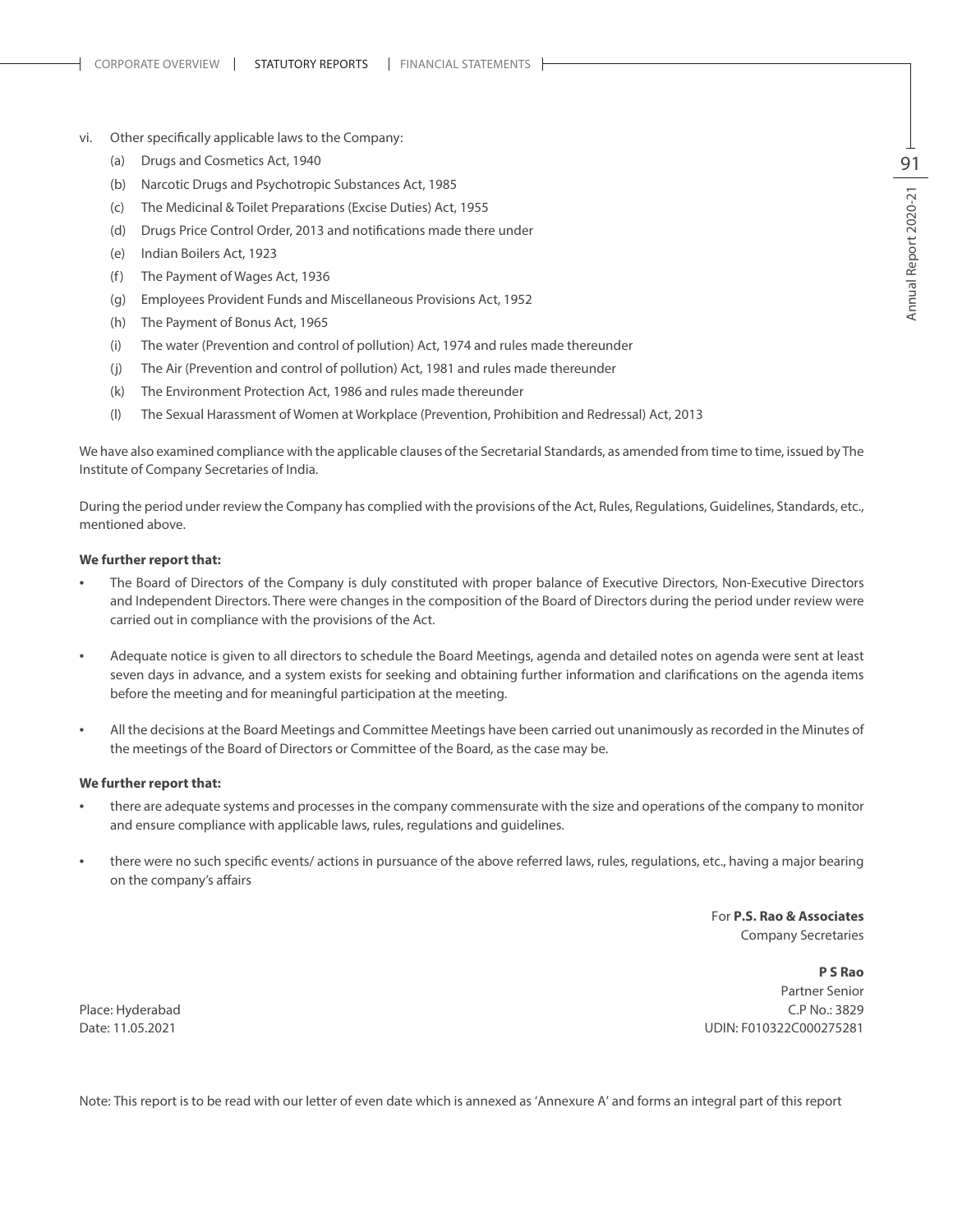

# **Annexure-A**

To The Members of **Neuland Laboratories Limited**  Sanali Info Park, A Block, Ground Floor, 8-2-120/113, Road No. 2, Banjara Hills, Hyderabad, Telangana, 500034

Our report of even date is to be read along with this letter.

- 1. Maintenance of secretarial records is the responsibility of the management of the Company. Our responsibility is to express an opinion on these secretarial records based on our audit.
- 2. We have followed the audit practices and processes as were appropriate to obtain reasonable assurance about the correctness of the contents of the Secretarial records. The verification was done on test basis to ensure that correct facts are reflected in secretarial records. We believe that the processes and practices, we followed provide a reasonable basis for our opinion.
- 3. We have not verified the correctness and appropriateness of financial records and Books of Account of the Company.
- 4. Where ever required, we have obtained the Management representation about the compliance of laws, rules and regulations and happening of events, etc.
- 5. The compliance of the provisions of Corporate and other applicable laws, rules, regulations, standards is the responsibility of management. Our examination was limited to the verification of procedures on test basis.
- 6. The Secretarial Audit report is neither an assurance as to the future viability of the Company nor of the efficacy or effectiveness with which the management has conducted the affairs of the Company.

For **P.S. Rao & Associates** Company Secretaries

Place: Hyderabad Partner Senior Date: 11.05.2021 C.P No.: 3829

**P S Rao**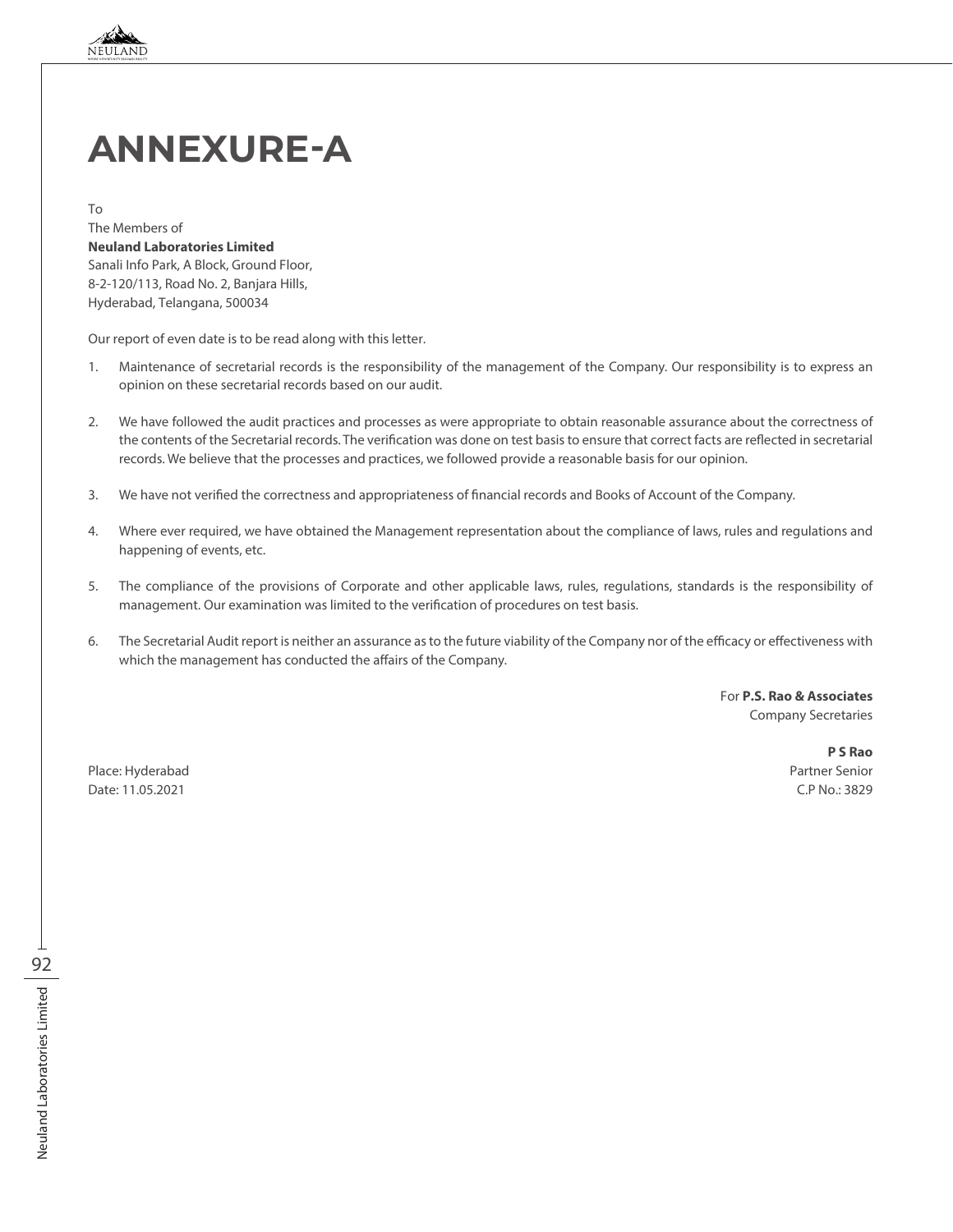# **ANNEXURE-1**

# **NOMINATION AND REMUNERATION POLICY**

The Remuneration/Compensation Committee of Neuland Laboratories Limited ("the Company"), consisting of three independent directors, was rechristened as Nomination and Remuneration Committee by the Board at its meeting held on February 5, 2014.

### **1. OBJECTIVE**

The Nomination and Remuneration Committee and this Policy are in compliance with Section 178 of the Companies Act, 2013 read along with the applicable rules thereto ("The Act") and Clause 49 under the Listing Agreement.

The key objectives of the Committee are:

- 1.1 To guide the Board in relation to appointment and removal of Directors, Key Managerial Personnel and Senior Management.
- 1.2 To evaluate the performance of the members of the Board and provide necessary report to the Board for further evaluation of the Board.
- 1.3 To recommend to the Board on Remuneration payable to the Directors, Key Managerial Personnel and Senior Management.
- 1.4 To provide to Key Managerial Personnel and Senior Management reward linked directly to their effort, performance, dedication and achievement relating to the Company's operations.
- 1.5 To retain, motivate and promote talent and to ensure long term sustainability of talented managerial persons and create competitive advantage.
- 1.6 To assist the Board in fulfilling its responsibilities.

#### **2. DEFINITIONS**

- 2.1 Act means the Companies Act, 2013 and Rules framed thereunder, as amended from time to time.
- 2.2 Board means Board of Directors of the Company.
- 2.3 Directors mean Directors of the Company.
- 2.4 Key Managerial Personnel means Chief Executive Officer or the Managing Director or the Manager; Whole-time director; Chief Financial Officer; Company Secretary; and such other officer as may be prescribed.

2.5 Senior Management means Senior Management means personnel of the company who are members of its core management team excluding the Board of Directors including Functional Heads.

#### **3. ROLE OF COMMITTEE**

- 3.1 The role of the Committee inter alia will be the following:
	- a. to formulate a criteria for determining qualifications, positive attributes and independence of a Director.
	- b. to recommend to the Board the appointment and removal of Senior Management
	- c. to carry out evaluation of Director's performance and recommend to the Board appointment / removal based on his / her performance.
	- d. to recommend to the Board on (i) policy relating to remuneration for Directors, Key Managerial Personnel and Senior Management and (ii) Executive Directors remuneration and incentive.
	- e. to make recommendations to the Board concerning any matters relating to the continuation in office of any Director at any time including the suspension or termination of service of an Executive Director as an employee of the Company subject to the provision of the law and their service contract;
	- f. ensure that level and composition of remuneration is reasonable and sufficient, relationship of remuneration to performance is clear and meets appropriate performance benchmarks,
	- g. to devise a policy on Board diversity;
	- h. to develop a succession plan for the Board and to regularly review the plan;

Policy for appointment and removal of Director, KMP and Senior Management

- 3.2 Appointment criteria and qualifications
	- a) The Committee shall identify and ascertain the integrity, qualification, expertise and experience of the person for appointment as Director, KMP or at Senior Management level and recommend to the Board his / her appointment.
	- b) A person should possess adequate qualification, expertise and experience for the position he / she is considered for appointment. The Committee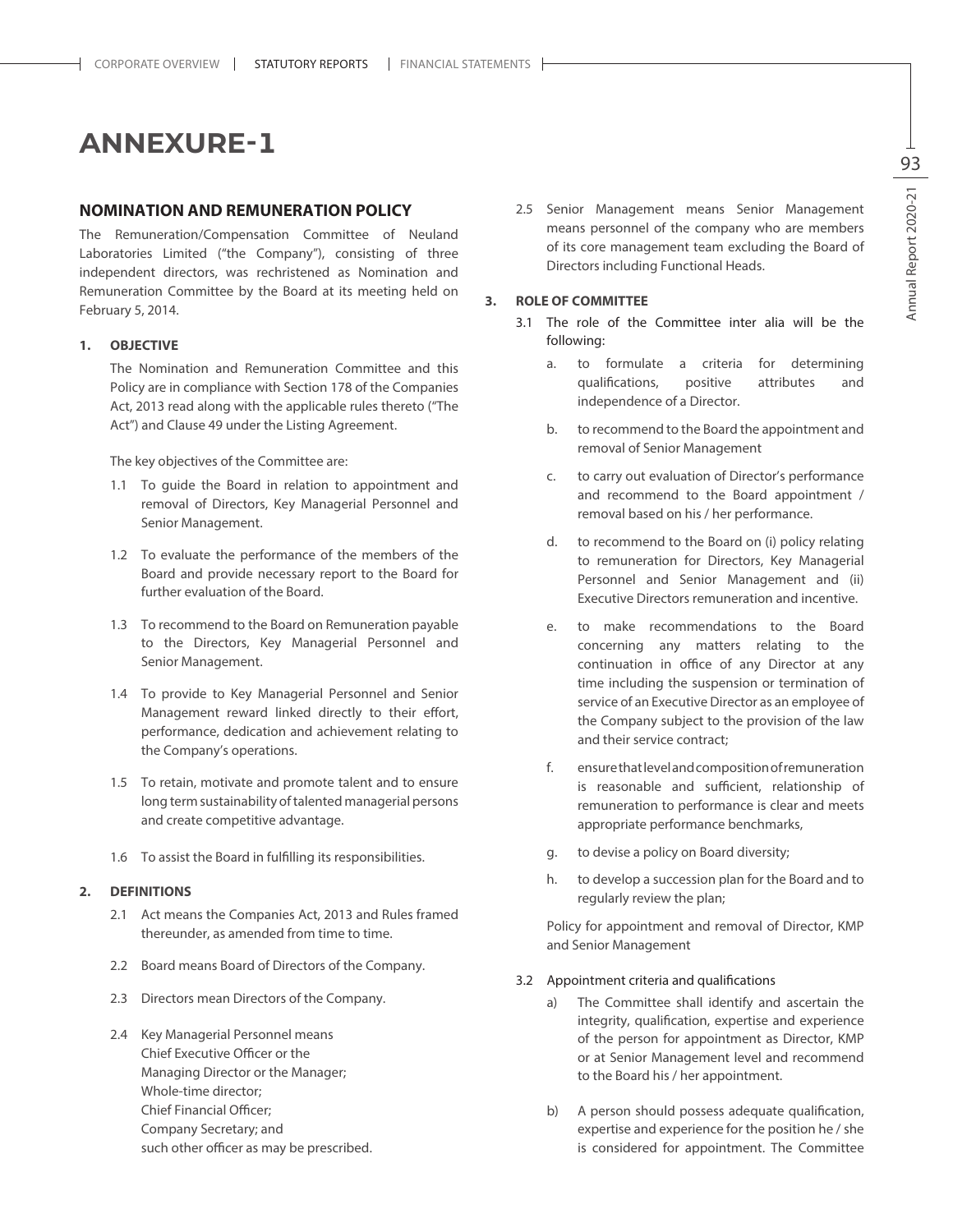has discretion to decide whether qualification, expertise and experience possessed by a person is sufficient / satisfactory for the concerned position.

c) The Company shall not appoint or continue the employment of any person as Whole-time Director who has attained the age of seventy years. Provided that the term of the person holding this position may be extended beyond the age of seventy years with the approval of shareholders by passing a special resolution based on the explanatory statement annexed to the notice for such motion indicating the justification for extension of appointment beyond seventy years.

#### 3.3 Term / Tenure

#### **a) Managing Director/Whole-time Director**

The Company shall appoint or re-appoint any person as its Executive Chairman, Managing Director or Executive Director for a term not exceeding five years at a time. No re-appointment shall be made earlier than one year before the expiry of term.

#### **b) Independent Director**

An Independent Director shall hold office for a term up to five consecutive years on the Board of the Company and will be eligible for re-appointment on passing of a special resolution by the Company and disclosure of such appointment in the Board's report.

No Independent Director shall hold office for more than two consecutive terms, but such Independent Director shall be eligible for appointment after expiry of three years of ceasing to become an Independent Director. Provided that an Independent Director shall not, during the said period of three years, be appointed in or be associated with the Company in any other capacity, either directly or indirectly.

At the time of appointment of Independent Director it shall be ensured that number of Boards on which such Independent Director serves is as may be prescribed under the Act and / or the Listing Agreement.

#### 3.4 Evaluation

The Committee shall carry out evaluation of performance of every Director, KMP and Senior Management Personnel at regular interval (yearly).

# 3.5 Removal

Due to reasons for any disqualification mentioned in the Act or under any other applicable Act, rules and regulations thereunder, the Committee may recommend, to the Board with reasons recorded in writing, removal of a Director, KMP or Senior Management Personnel subject to the provisions and compliance of the said Act, rules and regulations.

### 3.6 Retirement

The Directors, KMP and Senior Management Personnel shall retire as per the applicable provisions of the Act and the prevailing policy of the Company. The Board will have the discretion to retain the Director, KMP, Senior Management Personnel in the same position/ remuneration or otherwise even after attaining the retirement age, for the benefit of the Company.

3.7 Policy relating to the Remuneration for the Managing / Whole-time Director, KMP and Senior Management Personnel

The Remuneration Policy of the Company for managerial personnel is primarily based on the following:

- Performance of the Company, its divisions and units
- Performance and potential of individual managers, and,
- External competitive environment

# **General**

- a. The remuneration/compensation/commission, etc., to the Managing / Whole-time Director, KMP and Senior Management Personnel will be determined by the Committee and recommended to the Board for approval at the time of appointment. The remuneration /compensation / commission etc. of the Managing / Whole Time Director shall be subject to the prior/post approval of the shareholders of the Company and Central Government, wherever required.
- b. The remuneration and commission to be paid to the Whole-time Directors shall be in accordance with the provisions of the Act.
- c. Increments to the existing remuneration/ compensation structure may be recommended by the Committee to the Board which would be within the limits approved by the Shareholders in the case of Whole-time Directors and as per the Policy of the Company in case of others.
- d. Where any insurance is taken by the Company on behalf of its Whole-time Director, Chief Executive Officer, Chief Financial Officer, the Company Secretary and any other employees for indemnifying them against any liability, the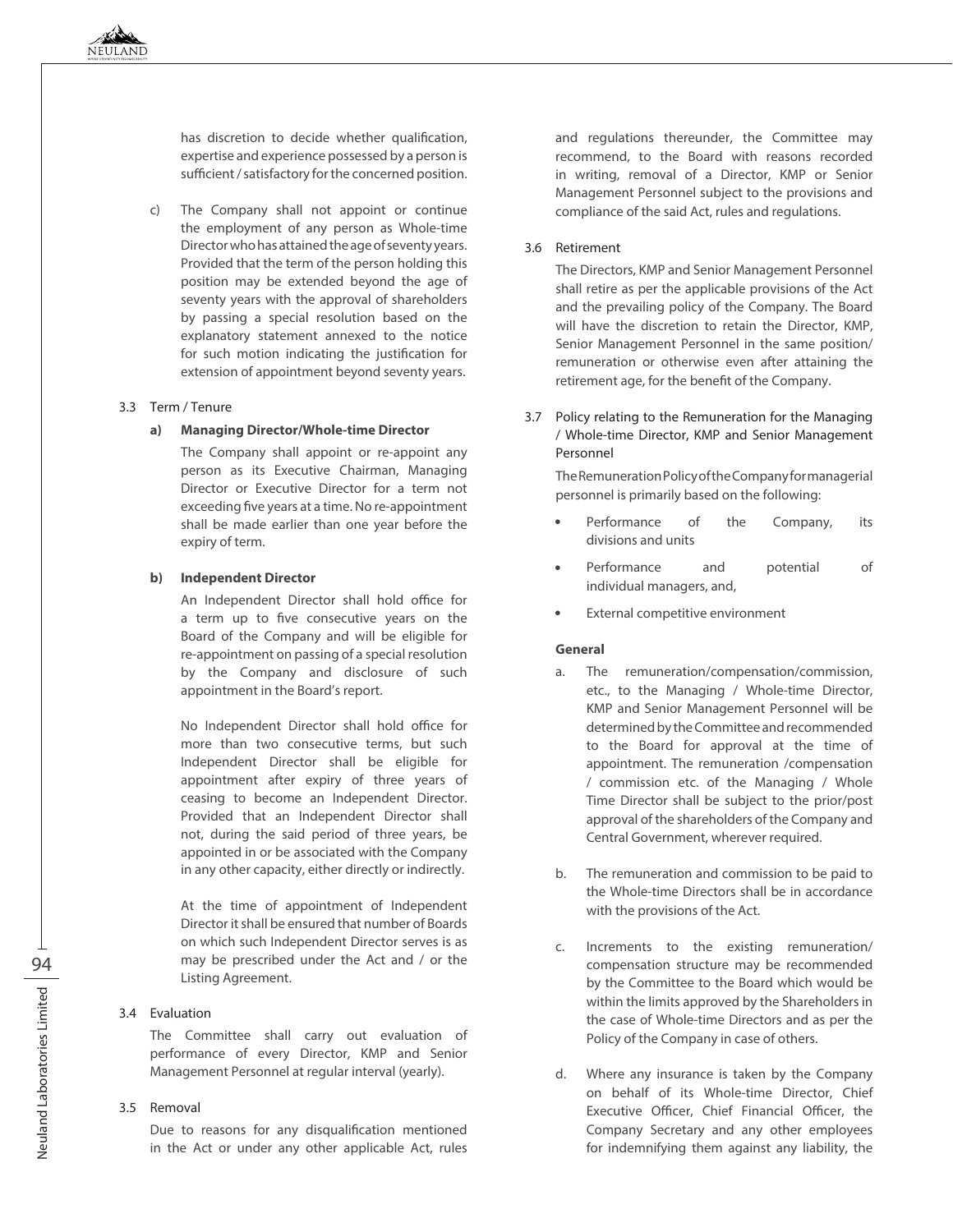premium paid on such insurance shall not be treated as part of the remuneration payable to any such personnel. Provided that if such person is proved to be guilty, the premium paid on such insurance shall be treated as part of the remuneration.

# **Remuneration to Managing / Whole-time Director, KMP and Senior Management Personnel**

- a. Fixed pay: The Managing / Whole-time Director, KMP and Senior Management Personnel shall be eligible for a monthly remuneration as may be approved by the Board on the recommendation of the Committee. The breakup of the pay scale and quantum of perquisites including, employer's contribution to P.F, pension scheme, medical expenses, club fees etc. shall be decided and approved by the Board/ the Person authorized by the Board on the recommendation of the Committee and approved by the shareholders and Central Government, wherever required.
- b. Minimum Remuneration: If, in any financial year, the Company has no profits or its profits are inadequate, the Company shall pay remuneration to its Whole-time Director in accordance with the provisions of Schedule V of the Act and if it is not able to comply with such provisions, with the previous approval of the Central Government.
- c. Provisions for excess remuneration: If any Whole-time Director draws or receives, directly or indirectly by way of remuneration any such sums in excess of the limits prescribed under the Act or without appropriate approvals, the Committee shall recommend the due course of action to the Board as and when required.

# **Remuneration to Non- Executive / Independent Director**

- a. Remuneration / Commission: The remuneration / commission shall be fixed as per the limits and conditions mentioned in the Articles of Association of the Company and the Act.
- b. Sitting Fees: The Non- Executive / Independent Director may receive Sitting fees for attending meetings of Board or Committee thereof, provided that the amount of such fees shall not exceed the amount as may be prescribed by the Central Government from time to time.
- c. Commission: Commission may be paid within the monetary limit approved by shareholders, subject to the limit not exceeding 1% of the profits of

the Company computed as per the applicable provisions of the Act.

d. Stock Options: An Independent Director shall not be entitled to any stock option of the Company.

# **4. MEMBERSHIP**

The Committee shall consist of a minimum 3 non-executive directors, majority of them being independent. Minimum two members shall constitute a quorum for the Committee meeting. Membership of the Committee shall be disclosed in the Annual Report. Term of the Committee shall be continued unless terminated by the Board of Directors.

# **5. CHAIRPERSON**

The Chairperson of the Committee shall be an Independent Director. The Chairperson of the Company may be appointed as a member of the Committee but shall not be a Chairman of the Committee. In the absence of the Chairperson, the members of the Committee present at the meeting shall choose one amongst them to act as Chairperson.

#### **6. FREQUENCY OF MEETINGS**

The meeting of the Committee shall be held at such regular intervals as may be required.

#### **7. COMMITTEE MEMBERS' INTERESTS**

A member of the Committee is not entitled to be present when his or her own remuneration is discussed at a meeting or when his or her performance is being evaluated.

The Committee may invite such executives, as it considers appropriate, to be present at the meetings of the Committee.

#### **8. SECRETARY**

The Company Secretary of the Company shall act as Secretary of the Committee.

### **9. VOTING**

Matters arising for determination at Committee meetings shall be decided by a majority of votes of Members present and voting and any such decision shall for all purposes be deemed a decision of the Committee.

In the case of equality of votes, the Chairman of the meeting will have a casting vote.

#### **10. NOMINATION COMMITTEE DUTIES**

The duties of the Committee in relation to nomination matters include:

a. Ensuring that there is an appropriate induction in place for new Directors and members of Senior Management and reviewing its effectiveness;